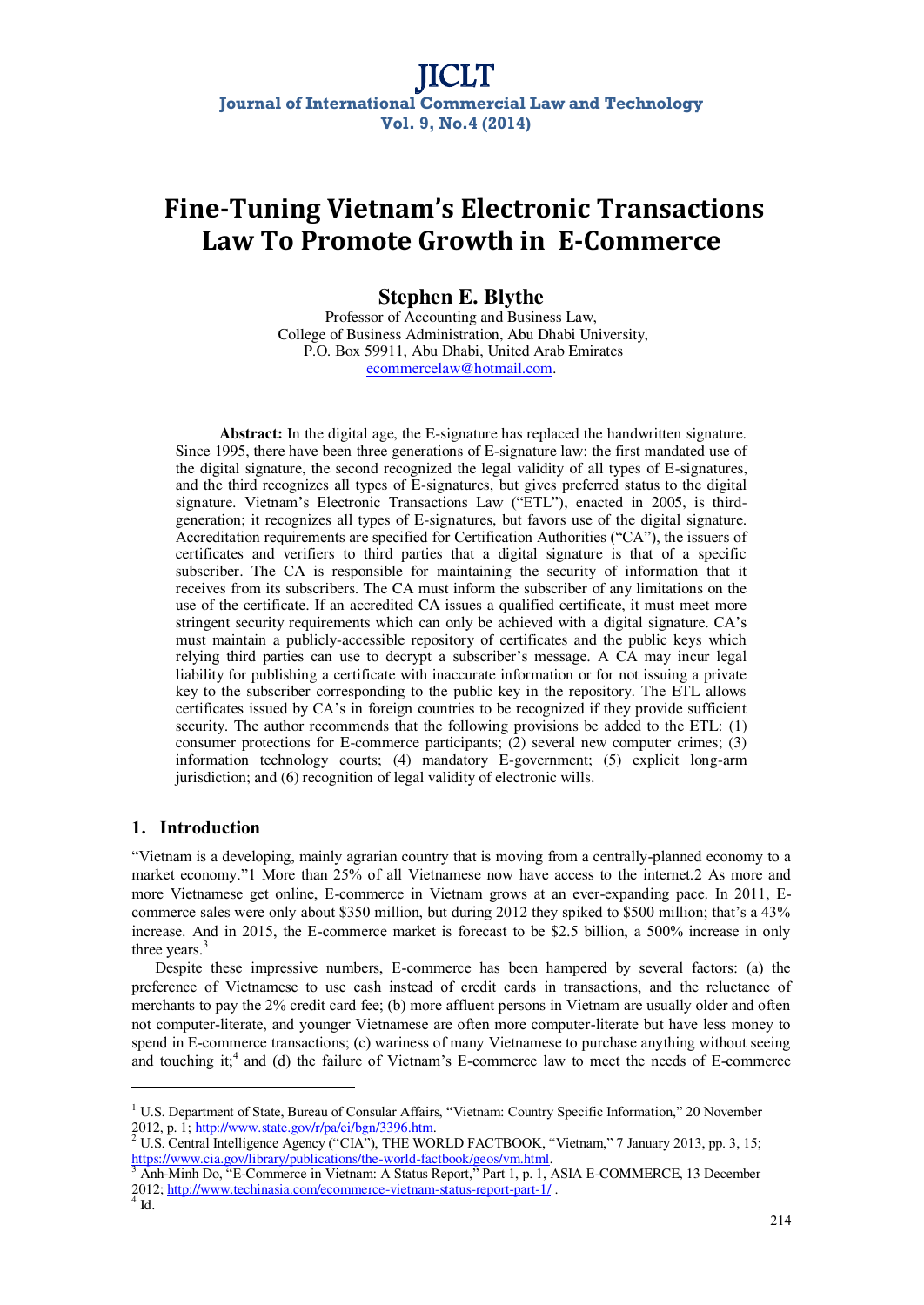participants.<sup>5</sup> This article will address the last of those factors and will make recommendations for amendment and improvement of Vietnam's E-commerce law.

The objectives of this article are to: (1) recognize the significant growth trend in Vietnam's  $E$ commerce and to point out several factors hampering this trend; (2) explain the role of electronic signatures, cryptology, public key infrastructure, and certification authorities; (3) describe the three generations of electronic signature law; (3) analyze Vietnam's Electronic Transactions Law ("ESL"); and (5) make recommendations for amendment and improvement of the ESL.

## **2. E-Signatures and the Advantages of the Digital Signature**

Contract law worldwide has traditionally required the parties to affix their signatures to a document.<sup>6</sup> With the onset of the electronic age, the electronic signature made its appearance. It has been defined as "any letters, characters, or symbols manifested by electronic or similar means and executed or adopted by a party with the intent to authenticate a writing,"<sup>7</sup> or as "data in electronic form which are attached to or logically associated with other electronic data and which serve as a method of authentication."<sup>8</sup>

An electronic signature may take a number of forms: a digital signature; a digitized fingerprint; a retinal scan; a scanned, digitized image of a handwritten signature attached to an electronic message; clicking the "I accept" or "I agree" icon (the "clickwrap" method); the name in a email address; a pin number; or merely a name typed at the end of an e-mail message.<sup>9</sup>

When entering into a contract online, four degrees of security are possible. In ascending order, they are: (1) merely clicking an "I Agree" button on a computer screen;  $^{10}$  (2) the use of a password or a credit card number to verify a customer's intention that goods or services are to be purchased;<sup>11</sup> (3) use of a biometric method, a unique physical attribute of a party (e.g., a voice pattern, facial recognition, a scan of the retina or the iris within a person's eyeball, a digital reproduction of a fingerprint,  $12$  or a digitized image of a handwritten signature that is attached to an electronic message);<sup>13</sup> and (4) a digital signature, which is more complex and provides more security than biometrics.<sup>14</sup> Many laypersons erroneously assume that the digital signature is merely a digitized version of a handwritten signature. This is not the

 $5$  "E-Commerce Laws Need to be Amended," THE VOICE OF VIETNAM ONLINE, 26 August 2012, p. 1; http://english.vov.vn/Economy/Ecommerce-laws-need-to-be-amended/229266.vov. 6 *See*, e.g., United States of America, UNIFORM COMMERCIAL CODE Art. 2-201, 2-209 (1998);

http://www.law.cornell.edu/ucc/2/article2.htm.<br>7 Thomas J. Smodingboff. "Electronic Control

Thomas J. Smedinghoff, "Electronic Contracts: An Overview of Law and Legislation," 564 PLI/P at 125, 162 (1999). 8

EUROPEAN UNION DIRECTIVE 1999/93/EC OF THE EUROPEAN PARLIAMENT AND OF THE COUNCIL OF 13 DECEMBER 1999 ON A COMMUNITY FRAMEWORK FOR ELECTRONIC SIGNATURES, (1999/93/EC)-19 January 2000, OJ L OJ No L 13 p.12;

http://europa.eu/legislation\_summaries/information\_society/l24118\_en.htm.

David K.Y. Tang, "Electronic Commerce: American and International Proposals for Legal Structures," in REGULATION AND DEREGULATION: POLICY AND PRACTICE IN THE UTILITIES AND FINANCIAL SERVICES INDUSTRIES 333 (Chrisopher McCrudden ed., 1999); **and Stephen Mason, ELECTRONIC SIGNATURES IN LAW (3<sup>rd</sup> Edition, Cambridge University Press, 2012).** 

Jonathan E. Stern, Note, "Federal Legislation: The Electronic Signatures in Global and National Commerce Act," 16 BERKELEY TECHNOLOGY LAW JOURNAL 391, 395 (2001).

 $^{11}$  Id.

<sup>&</sup>lt;sup>12</sup> In the highly successful Hong Kong Identity Card, the two thumb prints are used as a biometric identifier. Rina C.Y. Chung, "Hong Kong's 'Smart' Identity Card: Data Privacy Issues and Implications for a Post-September 11<sup>th</sup> America," 4 ASIAN-PACIFIC LAW AND POLICY JOURNAL 442 (2003).

<sup>&</sup>quot;The Legality of Electronic Signatures Using Cyber-Sign is Well Established," CYBER-SIGN; http://www.cybersign.com/news news.htm.

 $\frac{14}{14}$  Biometrics, despite its potential utility as a form of electronic signature, has at least two drawbacks in comparison with the digital signature: (1) The attachment of a person's biological traits to a document does not ensure that the document has not been altered, i.e., it "does not freeze the contents of the document;" and (2) The recipient of the document must have a database of biological traits of all signatories dealt with in order to verify that a particular person sent the document. K.H. Pun, Lucas Hui, K.P. Chow, W.W. Tsang, C.F. Chong & H.W. Chan, "Review of the Electronic Transactions Ordinance: Can the Personal Identification Number Replace the Digital Signature?," 32 HONG KONG LAW JOURNAL 241, 256-57 (2002). The digital signature does not have these two weaknesses and most seem to view the digital signature as preferable to biometric identifiers, but there are dissenters; e.g., see Benjamin Wright, "Symposium: Cyber Rights, Protection, and Markets: Article, 'Eggs in Baskets: Distributing the Risks of Electronic Signatures," 32 WEST LOS ANGELES LAW REVIEW 215, 225-26 (2001).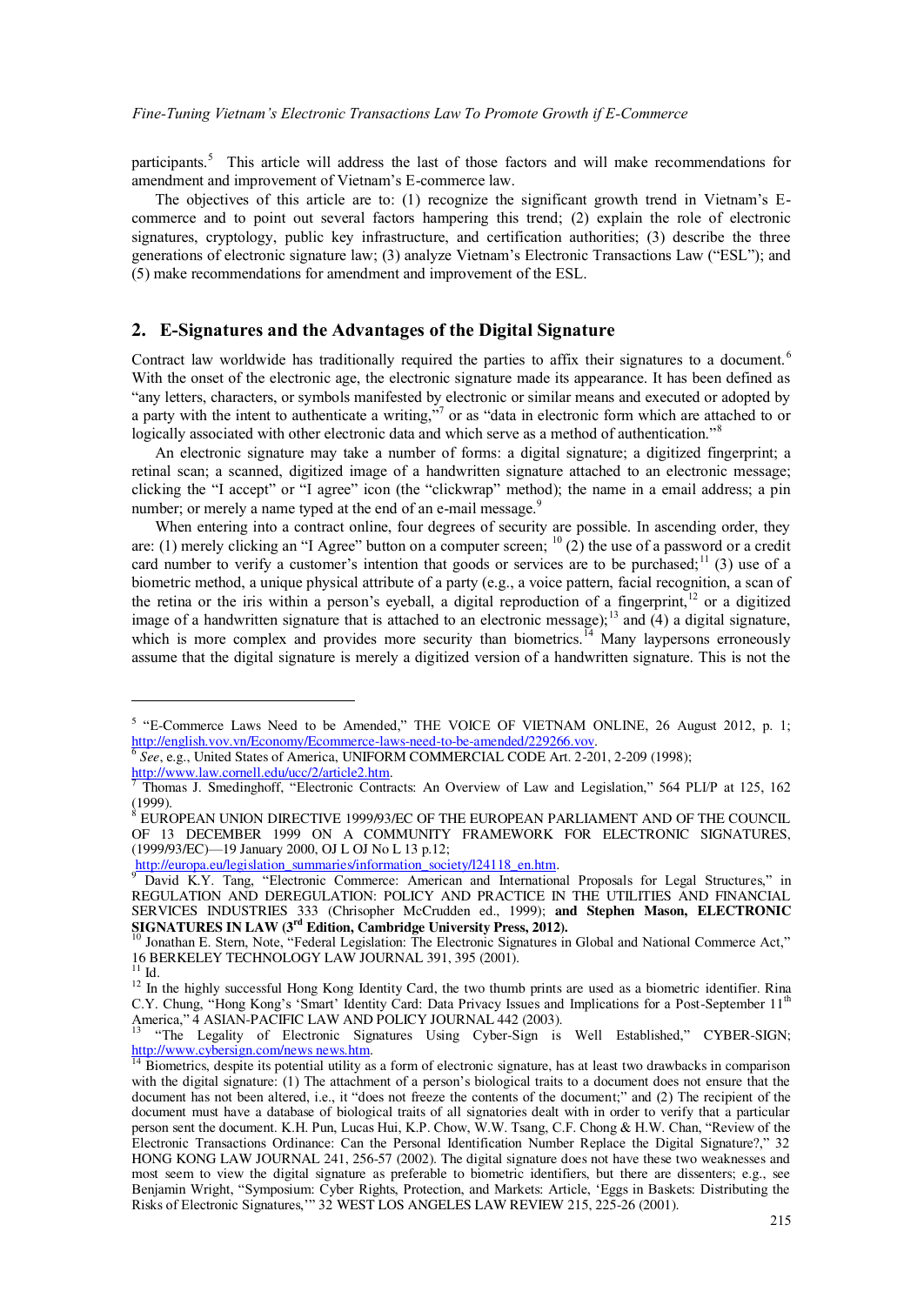case, however; the digital signature refers to the entire document.<sup>15</sup> It is "the sequence of bits that is created by running an electronic message through a one-way hash function and then encrypting the resulting message digest with the sender's private key."<sup>16</sup> A digital signature has two major advantages over other forms of electronic signatures: (1) it verifies authenticity that the communication came from a designated sender; and (2) it verifies the integrity of the content of the message, giving the recipient assurance that the message was not altered.<sup>17</sup>

The technology used with digital signatures is known as Public Key Infrastructure, or "PKI."<sup>18</sup> PKI consists of four steps. (1) A public-private key pair is created; the private key will be kept in confidence by the sender, but the public key will be available online. (2) The sender will digitally "sign" the message by creating a unique digest of the message and encrypting it. A "hash value" is created by applying a "hash function"—a standard mathematical function—to the contents of the electronic document. The hash value, ordinarily consisting of a sequence of 160 bits, is a digest of the document's contents. Whereupon, the hash function is encrypted, or scrambled, by the signatory using his private key. The encrypted hash function is the "digital signature" for the document. <sup>19</sup> (3) The digital signature is attached to the message and both are sent to the recipient. (4) The recipient will decrypt the digital signature by using the sender's public key. If decryption is possible the recipient knows the message is authentic, i.e., that it came from the purported sender. Finally, the recipient will create a second message digest of the communication and compare it to the decrypted message digest. If they match, the recipient knows the message has not been altered.<sup>20</sup>

# **3. Three-Generations of Electronic Signature Law**

## **A. First Generation: Digital Signature Required**

In 1995, the U.S. State of Utah became the first jurisdiction in the world to enact an electronic signature law.<sup>21</sup> In the Utah statute, digital signatures were required and other types of electronic signatures were not recognized.<sup>22</sup> The authors of the Utah statute believed, with some justification, that digital signatures provide the greatest degree of security for electronic transactions. Utah was not alone; other jurisdictions granting exclusive recognition to the digital signature include Argentina,<sup>23</sup> Bangladesh,<sup>24</sup> India<sup>25</sup>, Malaysia,  $^{26}$  Nepal,  $^{27}$  New Zealand<sup>28</sup> and Russia.<sup>29</sup>

 $^2$  Id.

<sup>&</sup>lt;sup>15</sup> The Hong Kong E-commerce law typically defines a digital signature as follows: "an electronic signature of the signer generated by the transformation of the electronic record using an asymmetric cryptosystem and a hash function such that a person having the initial untransformed electronic record and the signer's public key can determine: (a) whether the transformation was generated using the private key that corresponds to the signer's public key; and (b) whether the initial electronic record has been altered since the transformation was generated." Hong Kong Special Autonomous Region, ELECTRONIC TRANSACTIONS ORDINANCE, Ord. No. 1 of 2000, s 2; http://www.hklii.org/hk/legis/en/ord/553/.

Note 7 supra at 146.

<sup>&</sup>lt;sup>17</sup> Christopher T. Poggi, "Electronic Commerce Legislation: An Analysis of European and American Approaches to Contract Formation," 41 VIRGINIA JOURNAL OF INTERNATIONAL LAW 224, 250-51 (2000).

Susanna Frederick Fischer, "California Saving Rosencrantz and Guildenstern in a Virtual World? A Comparative Look at Recent Global Electronic Signature Legislation," Association of American Law Schools 2001 Annual Meeting, Section on Law and Computers, 7 BOSTON UNIVERSITY JOURNAL OF SCIENCE AND TECHNOLOGY LAW 229, 233 (2001).

<sup>&</sup>lt;sup>19</sup> Pun, Note 14 supra at 249.

<sup>&</sup>lt;sup>20</sup> Jochen Zaremba, "International Electronic Transaction Contracts Between U.S. and E.U. Companies and Customers," 18 CONNECTICUT JOURNAL OF INTERNATIONAL LAW 479, 512 (2003).

<sup>21</sup> UTAH CODE ANN. 46-3-101 *et seq.*, 1995. This first-generation statute was repealed in 2000 and replaced with the Uniform Electronic Transactions Act, a second-generation model law. UTAH CODE ANN. 46-4-101 *et seq.*  $(2000)$ ; http://le.utah.gov/~code/TITLE46/46\_04.htm.

<sup>&</sup>lt;sup>23</sup> Argentine Republic, DIGITAL SIGNATURE DECREE 2628/2002, 19 December 2002;

http://infoleg.mecon.gov.ar/infolegInternet/anexos/80000-84999/80733/norma.htm . The original act was amended by DIGITAL SIGNATURE DECREE 724/2006 on 8 June 2006;

http://infoleg.mecon.gov.ar/infolegInternet/anexos/115000-119999/116998/norma.htm . *See* Stephen E. Blythe, "A Critique of Argentine E-Commerce Law and Recommendations for Improvement," GOLDEN GATE UNIVERSITY ANNUAL SURVEY OF INTERNATIONAL AND COMPARATIVE LAW\_\_\_(2011), published by Golden Gate University School of Law, San Francisco, California USA. Portions of that article was presented as a paper at the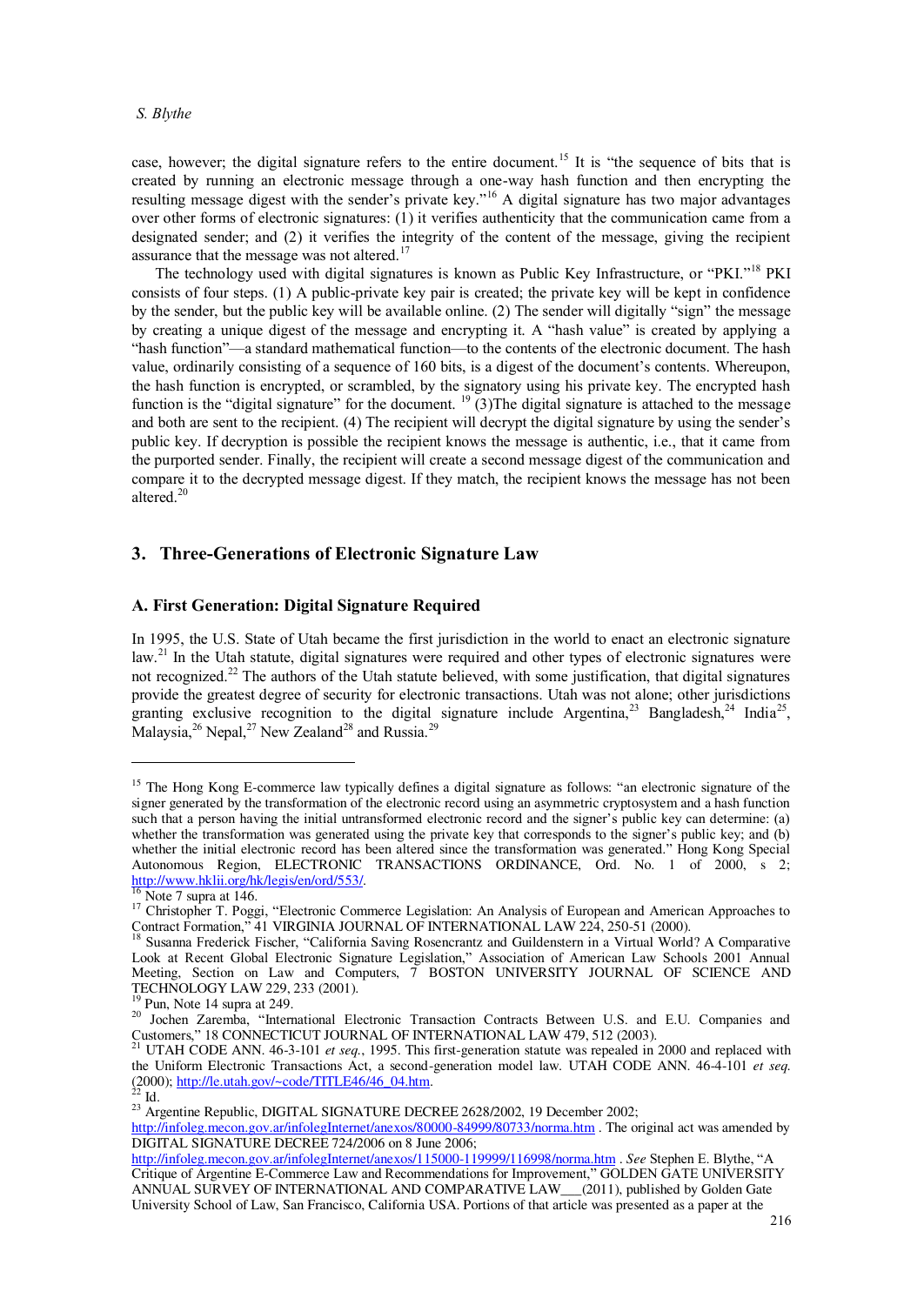#### *Fine-Tuning Vietnam's Electronic Transactions Law To Promote Growth if E-Commerce*

Unfortunately, these jurisdictions' decision to allow the utilization of only one form of technology is burdensome and overly-restrictive. Forcing users to employ digital signatures gives them more security, but this benefit may be outweighed by the digital signature's possible disadvantages: more expense because of the fee paid to the certification authority; lesser convenience due to being forced to use a certification authority; forcing users to use one type of technology to the exclusion of others when another type of technology might be better suited to a particular type of transaction; use of a more complicated technology which may be less adaptable to technologies used in other nations, or even by other persons within the same nation; inappropriate risk allocation between users if fraud occurs; and the potential disincentive to invest in development of alternative technologies.<sup>30</sup>

#### **B. Second Generation: All Types of E-Signatures Accepted**

Jurisdictions in the Second Generation overcompensated. They did the complete reversal of the First Generation and did not include any technological restrictions whatsoever in their statutes. They did not insist upon the utilization of digital signatures, or any other form of technology, to the exclusion of other types of electronic signatures. These jurisdictions have been called "permissive" because they take a completely open-minded, liberal perspective on electronic signatures and do not contend that any one of them is necessarily better than the others. The United States of America<sup>31</sup> is a member of this generation; the overriding majority of its jurisdictions (forty-five states, the District of Columbia, and the Territories of Puerto Rico and Virgin Islands) have enacted the Uniform Electronic Transactions Act (either in its entirety or with minor amendments), a permissive second-generation model law.<sup>32</sup> Australia has also enacted a second-generation statute.<sup>33</sup>

 $\overline{a}$ 

<sup>26</sup> Republic of Malaysia, DIGITAL SIGNATURE ACT, 1997;

http://www.mycert.org.my/bill/digisign/digi1.html .

<sup>27</sup> Federal Democratic Republic of Nepal, ELECTRONIC TRANSACTIONS ORDINANCE NO. 32 OF THE YEAR 2061 B.S. (2005 A.D.), ss 60-71. An official English version was released by the Nepal Ministry of Law, Justice and Parliamentary Affairs and was published in the *Nepal Gazette* on 18 March 2005; http://www.hlcit.gov.np/pdf/englishcyberlaw.pdf. *See* Stephen E. Blythe, "On Top of the World, and Wired: A  $Critique$  of Nepal's E-Commerce Law," 8:1 JOURNAL OF HIGH TECHNOLOGY LAW (2008), a publication of Suffolk University School of Law, Boston, Massachusetts USA.

New Zealand, ELECTRONIC TRANSACTIONS ACT 2000;<br>tn://www.med.govt.nz/templates/ContentTopicSummary 9829.aspx.

http://www.med.govt.nz/templates/ContentTopicSummary

FOURTH INTERNATIONAL CONFERENCE ON GLOBAL STUDIES, Rio de Janeiro, Brazil, 18-20 July 2011,

sponsored by Common Ground Publishing, Inc., University of Illinois Research Park, Champaign, Illinois USA. <sup>24</sup> Bangladesh, INFORMATION TECHNOLOGY (ELECTRONIC TRANSACTION) ACT 2000 (Draft);

http://www.bangladeshgateway.org/lawit.pdf

Republic of India, THE INFORMATION TECHNOLOGY ACT, 9 June 2000; http://www.mit.gov.in/itbillionline/itbill2000.asp. See Stephen E. Blythe, "A Critique of India's Information Technology Act and Recommendations for Improvement," 34 SYRACUSE JOURNAL OF INTERNATIONAL LAW AND COMMERCE 1 (2006), a publication of the College of Law, Syracuse University, Syracuse, New York USA.

<sup>29</sup> Russian Federation, ELECTRONIC DIGITAL SIGNATURE LAW, Federal Law No. 1-FZ, 10 January 2002; http://www.russoft.org/docs/?doc=166.

Amelia H. Boss, "The Evolution of Commercial Law Norms: Lessons To Be Learned From Electronic Commerce," 34:3 BROOKLYN JOURNAL OF INTERNATIONAL LAW 673, 689-90 (2009). It is debatable as to whether technological-neutrality or technological-specificity is the correct road to take. *See* Sarah E. Roland, Note, "The Uniform Electronic Signatures in Global and National Commerce Act: Removing Barriers to E-Commerce or Just Replacing Them with Privacy and Security Issues?" 35 SUFFOLK UNIVERSITY LAW REVIEW 625, 638-45  $(2001)$ .

For analysis of American law, see Stephen E. Blythe, "E-Commerce and E-Signature Law of the United States of America," THE UKRAINIAN JOURNAL OF BUSINESS LAW, Kiev, Ukraine, November, 2008; http://www.ujbl.info/. For concise coverage of American, British, European Union and United Nations law, *see* Stephen E. Blythe. "Digital Signature Law of the United Nations. European Union. United Kingdom and United States: Promotion of Growth in E-Commerce With Enhanced Security," 11: 2 RICHMOND JOURNAL OF LAW AND TECHNOLOGY 6 (2005); http://law.richmond.edu/jolt/v11i2/article6.pdf.

<sup>32</sup> United States of America, National Conference of Commissioners on Uniform State Laws, UNIFORM ELECTRONIC TRANSACTIONS ACT, 7A U.L.A. 20 (Supp. 2000);

http://www.law.upenn.edu/bll/archives/ulc/fnact99/1990s/ueta99.htm. The State of Washington is the only U.S. jurisdiction presently having a first-generation statute, and these states have third-generation statutes: Alabama, Georgia, Florida and Ohio. *See also* United States of America, ELECTRONIC SIGNATURES IN GLOBAL AND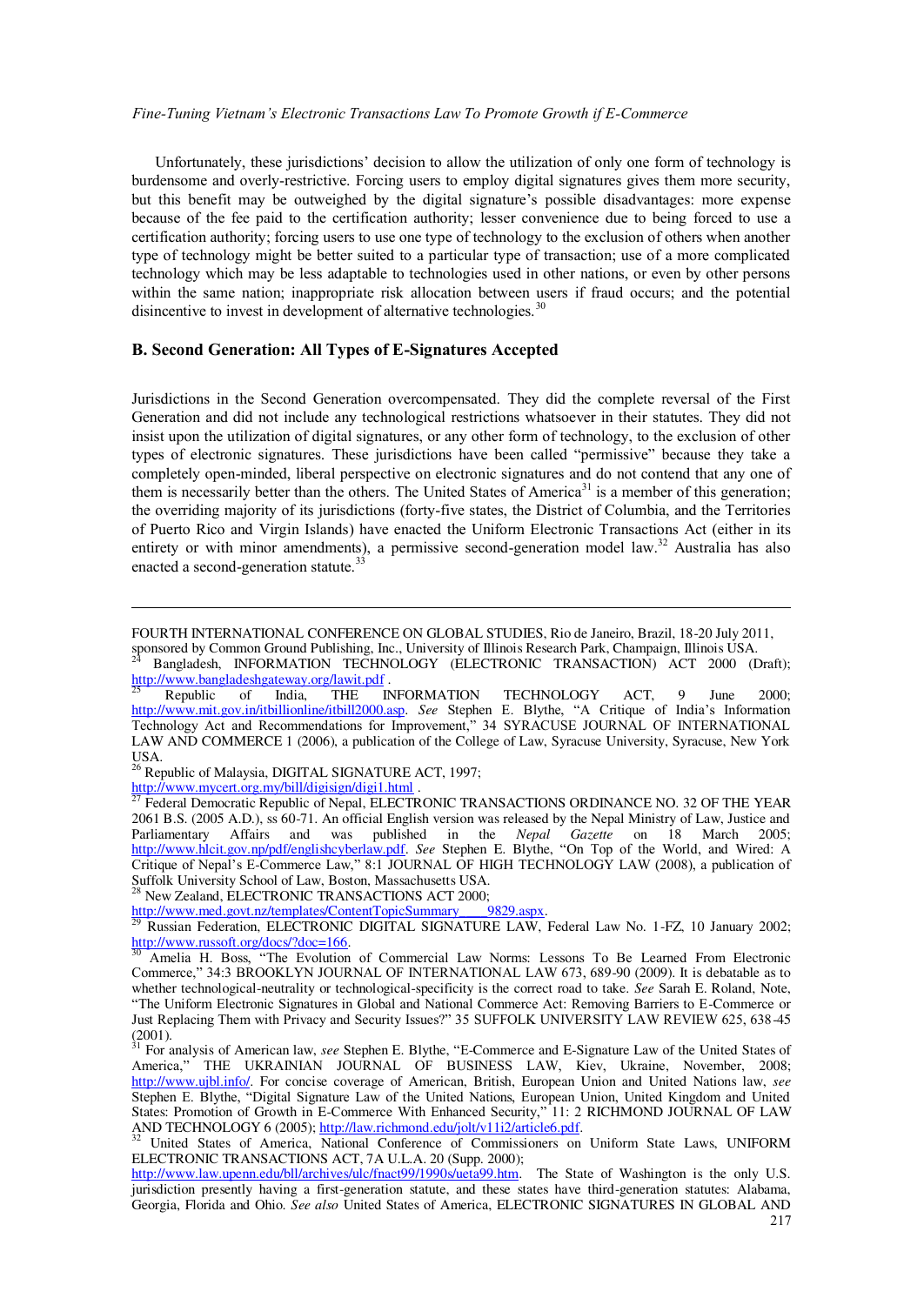$\overline{a}$ 

The disadvantage of the permissive perspective is that it does not take into account that, in fact, some types of electronic signatures *are* better than others. A PIN number and a person's name typed at the end of an E-mail message are both forms of electronic signatures, but neither is able to even approach the degree of security that is provided by the digital signature.

#### **C. Third Generation: Acceptance of All E-Signatures, With a Preference for Digital Signature**

Singapore was the vanguard of the Third Generation. In 1998, that country adopted a compromise, middle-of-the-road position with respect to the various types of electronic signatures. In terms of relative degree of technological neutrality, Singapore adopted a "hybrid" model—a preference for the digital signature in terms of greater legal presumption of reliability and security, but not to the exclusion of other forms of electronic signatures.<sup>34</sup> The digital signature is given more respect under the Singapore statute, but it is not granted a monopoly as in the original Utah statute. Singapore allows other types of electronic signatures to be employed. This technological open-mindedness is commensurate with a global perspective and allows parties to more easily consummate electronic transactions with parties from other nations<sup>35</sup>

In recent years, more and more nations have joined the Third Generation. They recognize the security advantages afforded by the digital signature and indicate a preference for the digital signature over other forms of electronic signatures. This preference is exhibited in several ways: (1) utilization of a digital signature using a PKI system is explicitly required for authentication of an electronic record; (2) utilization of a digital signature with PKI seems to be necessary in order for an electronic record to comply with any statutory requirement that a record be in paper form; and (3) in order for a signature in electronic form to comply with a statutory requirement that a pen-and-paper signature be affixed, it must be a digital signature created with PKI. Nevertheless, the Third Generation jurisdictions do not appear to be as technologically-restrictive as those in the First Generation. They do not compel the E-commerce participant to use only the digital signature, *in lieu* of other forms of electronic signatures, as the State of Utah did in its original statute of 1995.

NATIONAL COMMERCE ACT ("E-Sign"), Public Law 106-229, 15 U.S.C. 7001, 114 Stat. 464, 30 June 2000; http://www.esignrecords.org/resources/esign.pdf.<br>
Commonwealth of Australia.

<sup>33</sup> Commonwealth of Australia, ELECTRONIC TRANSACTIONS ACT 1999; http://www.austlii.edu.au/au/legis/cth/consol\_act/eta1999256/.

Singapore's lawmakers were influenced by the U.N. Model Law on E-Commerce. *See* United Nations Commission on International Trade Law ("UNCITRAL"), MODEL LAW ON ELECTRONIC COMMERCE WITH GUIDE TO ENACTMENT ("MLEC")  $G.A.$  Res. 51/162, U.N. GAOR, 51<sup>st</sup> Sess., Supp. No. 49, at 336, U.N. Doc. A/51/49 (1996); http://www.uncitral.org/uncitral/en/uncitral\_texts/electronic\_commerce/1996Model.html. *See* Stephen E. Blythe, Note 31 supra, second citation.

<sup>35</sup> Republic of Singapore, ELECTRONIC TRANSACTIONS ACT (Cap. 88), 10 July 1998, amended in 2010; http://statutes.agc.gov.sg/non\_version/cgi-bin/cgi\_legdisp.pl?actno=2010-ACT-16-

N&doctitle=ELECTRONIC%20TRANSACTIONS%20ACT%202010%0a&date=latest&method=part&sl=1.

Although granting legal recognition to most types of electronic signatures, the original Singapore statute of 1998 made a strong suggestion to users—in two ways—that they should use the digital signature because it is more reliable and more secure than the other types of electronic signatures: (1) digital signatures were given more respect under rules of evidence in a court of law than other forms of electronic signatures, and electronic documents signed with them carried a legal presumption of reliability and security—these presumptions were not given to other forms of electronic signatures; and (2) although all forms of electronic signatures were allowed to be used in Singapore, its electronic signature law established comprehensive rules for the licensing and regulation of Certification Authorities, whose critical role is to verify the of authenticity and integrity of electronic messages affixed to electronic signatures. *See* Stephen E. Blythe, "Singapore Computer Law: An International Trend-Setter with a Moderate Degree of Technological Neutrality," 33 OHIO NORTHERN UNIVERSITY LAW REVIEW 525-562 (2006). The ETA was amended in 2010 pertinent to: application and consent; electronic originals; time and place of dispatch and receipt; invitation to make offers; automated message systems; and E-government. Another amendment opens up the possibility of technological neutrality, i.e., that the ETA may eventually become applicable to other security procedures such as biometrics. Republic of Singapore, Infocomm Development Authority website, "Differences Between Electronic Transactions Act 1998 and Electronic Transactions Act 2010:" Between Electronic Transactions Act 1998 and Electronic Transactions Act 2010; http://www.ida.gov.sg/Policies%20and%20Regulation/20100630114202.aspx. However, because the attainment of technological neutrality remains to be seen, the author declined at this point to reclassify Singapore as a member of the Second Generation.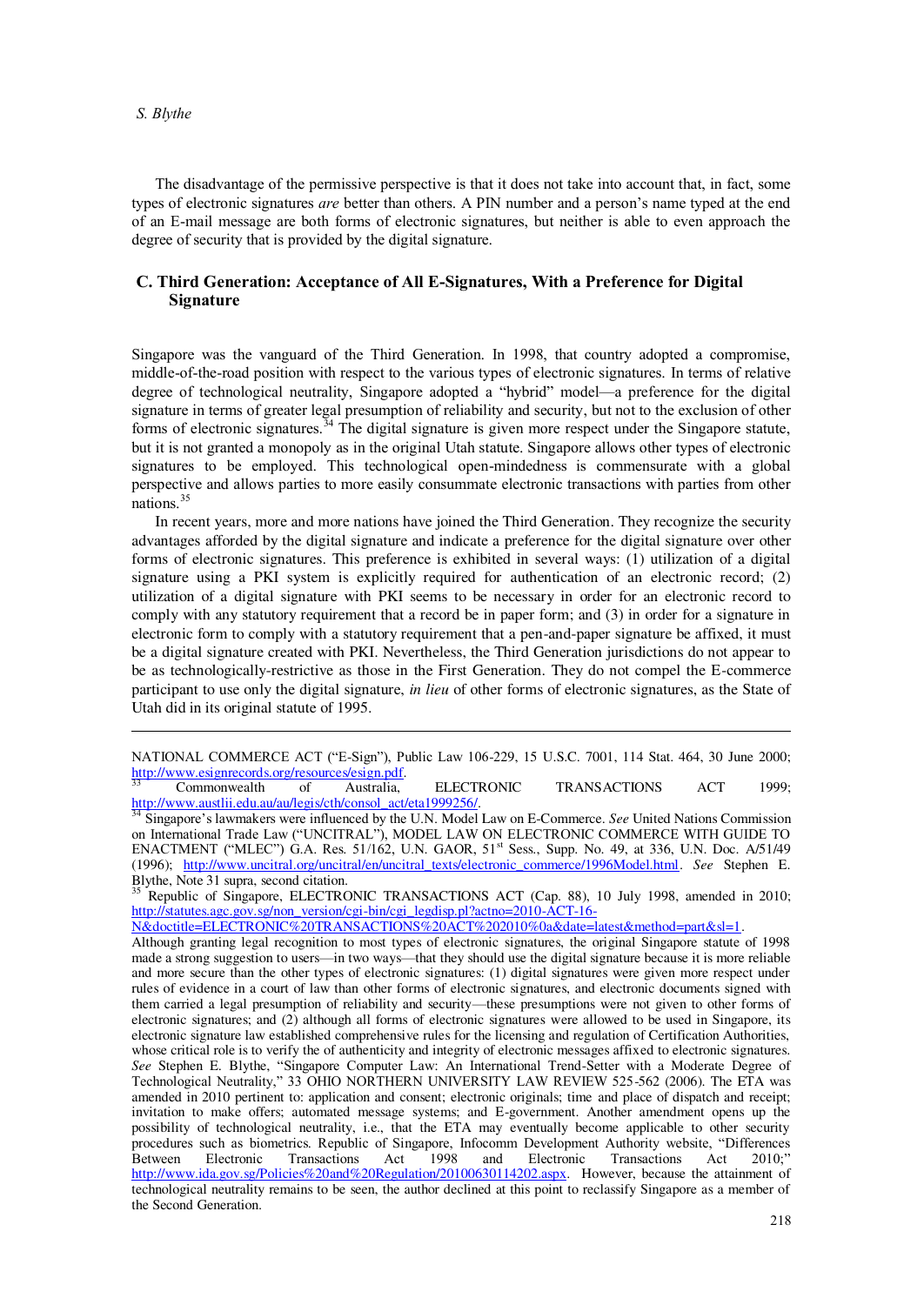The moderate position adopted by Singapore has now become the progressive trend in international electronic signature law. The hybrid approach is the one taken by the United Nations' Model Law on Electronic Signatures,<sup>36</sup> the European Union's E-Signatures Directive,<sup>37</sup> Armenia,<sup>38</sup> Azerbaijan<sup>39</sup><br>Barbados,<sup>40</sup> Bermuda,<sup>41</sup> Bulgaria,<sup>42</sup> Burma,<sup>43</sup> China<sup>44</sup> Colombia,<sup>45</sup> Croatia,<sup>46</sup> Dubai,<sup>47</sup> Egypt,<sup>48</sup>

http://www.uncitral.org/uncitral/en/uncitral\_texts/electronic\_commerce/2001Model\_signatures.html. The MLES takes an intermediate stance between two extreme positions: requiring the sole use of the digital signature (first generation), and acceptance of any type of E-signature (second generation). Instead, the MLES recognizes all types of E-signatures, but shows a preference for the digital signature. MLES comment 34.

Note 8 supra; see Stephen E. Blythe, Note 31 supra, second citation. For concise coverage of European Union law, see Stephen E. Blythe, "E-Signature Law and E-Commerce Law of the European Union and its Member States," THE UKRAINIAN JOURNAL OF BUSINESS LAW, pp. 22-26, May, 2008, Kiev, Ukraine. In an assessment of the effectiveness of its E-Signature Directive in 2006, the European Commission concluded that contracting parties had been slow to use digital signatures, but that "many other simpler electronic signature applications had become available." Reasons advanced by the Commission for the slow rate of adoption of digital signatures include: "technical problems in the marketplace, a lack of criteria for certification and mutual recognition, a lack of interoperability at national and cross-border levels, and the existence of isolated areas where certificates were used for a single purpose." Overall, the primary reason advanced was an economic one, caused by a typical user's decision to eschew development of a multi-application digital signature in favor of an E-signature which is applicable to its own industry, e.g., the banking sector. REPORT ON THE OPERATION OF DIRECTIVE 1999/93/EC ON A COMMUNITY FRAMEWORK FOR ELECTRONIC SIGNATURES, s 5.2, COM (2006), cited in Boss, Note 30 supra at 695-96. Despite the less than enthusiastic reception of the digital signature in Europe and elsewhere, that rate of acceptance is expected to be given a "shot in the arm" felt worldwide by the "United Nations Convention on Contracts for the International Carriage of Goods Wholly or Partly by Sea (hereinafter "Rotterdam Rules");" http://www.unis.unvienna.org/unis/pressrels/2008/unisl125.html The Rotterdam Rules became effective on 23 September 2009 and recognize the legal validity of electronic bills of lading. In order to comply with the security requirements of Article 38 of the Rotterdam Rules, it will apparently be necessary to employ a digital signature. Felix W.H. Chan, "In Search of a Global Theory of Maritime Electronic Commerce: China's Position on the Rotterdam Rules," 40 JOURNAL OF MARITIME LAW AND COMMERCE 185 (2009). See also Manuel Alba, "Electronic Commerce Provisions in the UNCITRAL Convention on Contracts for the International Carriage of Goods Wholly or Partly by Sea." 44 TEXAS INTERNATIONAL LAW JOURNAL 387 (2009). Accordingly, a la Mark Twain's rumored death, any notion that the digital signature is passé appears to have been "greatly exaggerated." The digital signature appears to have a bright future because, presently at least, it provides the epitome of security.

Republic of Armenia, LAW ON ELECTRONIC DOCUMENT AND ELECTRONIC SIGNATURE, 2002; http://www.gipi.am/?i=223. See Stephen E. Blythe, "Armenia's Electronic Document and Electronic Signature Law: Promotion of Growth in E-Commerce via Greater Cyber-Security," ARMENIAN LAW REVIEW, May, 2008, a publication of the Department of Law, American University of Armenia, Yerevan, Republic of Armenia.

<sup>39</sup> Republic of Azerbaijan, THE LAW OF THE AZERBAIJAN REPUBLIC ON DIGITAL ELECTRONIC SIGNATURE, 2003; http://unpan1.un.org. See Stephen E. Blythe, "Azerbaijan's E-Commerce Statutes: Contributing to Economic Growth and Globalization in the Caucasus Region," 1:1 COLUMBIA JOURNAL OF EAST EUROPEAN LAW 44-75 (2007), a publication of Columbia University School of Law, New York NY USA.

Barbados. **ELECTRONIC TRANSACTIONS** ACT. CAP. 308B. 8 March  $2001 -$ "The http://www.barbadosbusiness.gov.bb/miib/Legislation/Acts/investment acts.cfm. See Stephen E. Blythe, Barbados Electronic Transactions Act: A Comparison with the U.S. Model Statute." 16 CARIBBEAN LAW REVIEW 1 (2006), a publication of the Faculty of Law, The University of the West Indies, Barbados.

<sup>41</sup> Commonwealth of Bermuda, ELECTRONIC TRANSACTIONS ACT 1999;

http://www.bakernet.com/ecommerce/bermuda-eta.doc .<br><sup>42</sup> Republic of Bulgaria, LAW ON ELECTRONIC DOCUMENT AND ELECTRONIC SIGNATURE, 2001; http://www.csd.bg/news/law/E-CommercePublE.htm. See Stephen E. Blythe, "Bulgaria's Electronic Document and Electronic Signature Law: Enhancing E-Commerce With Secure Cyber-Transactions," 17:2 TRANSNATIONAL LAW AND CONTEMPORARY PROBLEMS 361 (2008), a publication of the University of Iowa College of Law,

Iowa City, Iowa USA.<br><sup>43</sup> The Union of Myanmar, ELECTRONIC TRANSACTIONS LAW, The State Peace and Development Council Law No. 5/2004, The 12 Waxing of Kason 1366 M.E., 30 April 2004; http://ibiblio.org/obl/docs/Electronictransactions.htm. See Stephen E. Blythe, "Rangoon Enters the Digital Age: Burma's Electronic Transactions Law As<br>a Sign Of Hope For a Troubled Nation," 3:1 INTERNATIONAL BUSINESS RESEARCH (2010), a publication of the Canadian Center of Science and Education, Toronto, Canada; http://ccsenet.org/journal/index.php/ibr.

<sup>44</sup> People's Republic of China, Order No. 18 of the President, LAW OF THE PEOPLE'S REPUBLIC OF CHINA ON ELECTRONIC SIGNATURE, Adopted at the 11<sup>th</sup> Meeting of the Standing Committee of the Tenth National People's Congress of the People's Republic of China, Promulgated 28 August 2004, Effective 1 April 2005. The statute was translated into English by the Beijing University School of Law, Beijing, China, and is available (by subscription only) at their website: http://www.lawinfochina.com/dispecontent.asp?db=1&id=3691. See Stephen E. Blythe, "China's New Electronic Signature Law and Certification Authority Regulations: A Catalyst for Dramatic

<sup>&</sup>lt;sup>36</sup> United Nations Commission on International Trade Law: UNCITRAL MODEL LAW ON ELECTRONIC SIGNATURES WITH GUIDE TO ENACTMENT, ("MLES") 2001;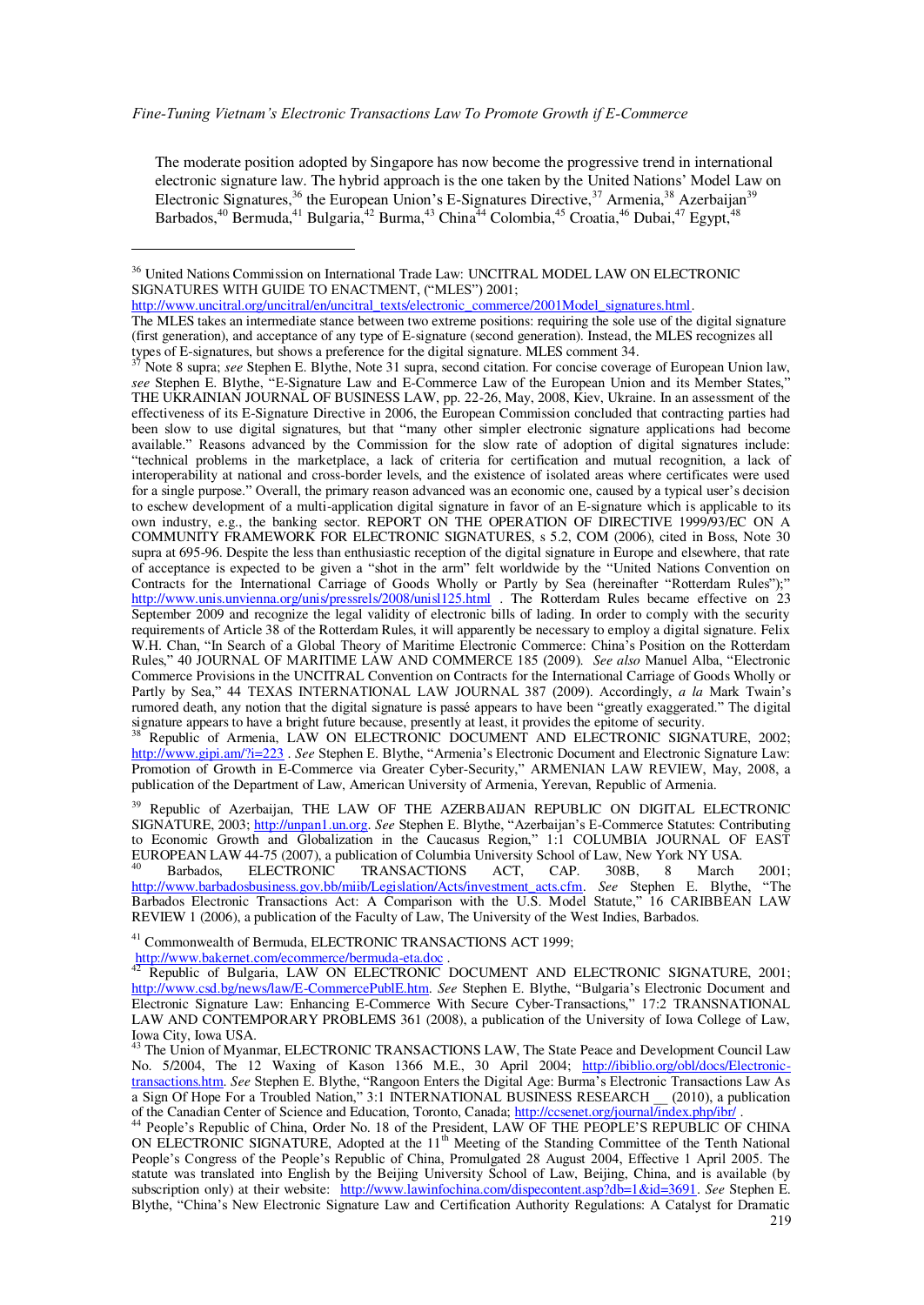Finland,<sup>49</sup> Hong Kong,<sup>50</sup> Germany,<sup>51</sup> Hungary,<sup>52</sup> Iran,<sup>53</sup> Jamaica,<sup>54</sup> Japan,<sup>55</sup> Jordan,<sup>56</sup> Lithuania,<sup>57</sup>

Future Growth of E-Commerce," 7 CHICAGO-KENT JOURNAL OF INTELLECTUAL PROPERTY 1 (2007), a publication of Chicago-Kent College of Law, Illinois Institute of Technology, Chicago, Illinois USA. See also Felix W.H. Chan, "E-Commerce All at Sea: China Welcomes Digital Bills of Lading Under the Electronic Signature Law 2005," 3 OKLAHOMA JOURNAL OF LAW AND TECHNOLOGY 31 (2006).<br>
<sup>45</sup> Republic of Colombia, LAW REGULATING DATA MESSAGES, ELECTRONIC TRADE, DIGITAL

SIGNATURES AND CERTIFICATION ENTITIES, 13 January 1999, Official Translation No. 7 by Maria del Pilar Mejia de Restrepo; http://www.qmw.ac.uk/~t16345/colombia\_en\_final.htm. See Stephen E. Blythe, "Computer Law of Colombia and Peru: A Comparison With the U.S. Uniform Electronic Transactions Act," published as Chapter 2 in PEER-TO-PEER NETWORKS AND INTERNET POLICIES, D. Vergos and J. Saenz, Editors, © 2010 Nova Science Publishers, Inc., Hauppauge, New York USA; ISBN: 978-1-60876-287-3; available for purchase at www.novapublishers.com.<br>
<sup>46</sup> Republic of Croatia, ELECTRONIC SIGNATURE ACT, 17 January 2002;

http://www.ehrvatska.hr/sdu/en/Zakonodavstvo/RH/categoryParagraph/00/document/eSignatureActOG10\_2002.pdf. See Stephen E. Blythe, "Croatia's Computer Laws: Promotion of Growth in E-Commerce Via Greater Cyber-Security," 26: 1 EUROPEAN JOURNAL OF LAW AND ECONOMICS 75-103 (August, 2008), a publication of Springer Netherlands Ltd., Amsterdam.

<sup>47</sup> Emirate of Dubai, LAW OF ELECTRONIC TRANSACTIONS AND COMMERCE NO. 2/2002, 12 February 2002; http://www.tecom.ae/law/law\_2.htm. See Stephen E. Blythe, "The Dubai Electronic Transactions Statute: A Prototype for E-Commerce Law in the United Arab Emirates and the G.C.C. Countries," 22:1 JOURNAL OF ECONOMICS AND ADMINISTRATIVE SCIENCES 103 (2007).

Arab Republic of Egypt, LAW NO. 15/2004 ON E-SIGNATURE AND ESTABLISHMENT OF THE FORMATION TECHNOLOGY INDUSTRY DEVELOPMENT AUTHORITY (ITIDA), 2004; **INFORMATION** http://www.uneca.org/aisi/NICI/Documents/egypt-e-signature-law.doc. See Stephen E. Blythe, "E-Commerce Security in the Land of the Pharoahs: Refining Egypt's Electronic Signature Law," 21:1 INDIANA INTERNATIONAL AND COMPARATIVE LAW REVIEW \_(2011), a publication of the School of Law, Indiana University—Indianapolis, Indianapolis, Indiana USA; to become available at Lexis-Nexis and Westlaw.

<sup>49</sup> Republic of Finland, Ministry of Justice, ACT ON ELECTRONIC SIGNATURES, 2003; http://www.finlex.fi. See Stephen E. Blythe, "Finland's Electronic Signature Act and E-Government Act: Facilitating Security in E-Commerce and Online Public Services," 31:2 HAMLINE LAW REVIEW 445-469 (2008), a publication of Hamline University School of Law, St. Paul, Minnesota USA.

Hong Kong Special Autonomous Region, People's Republic of China, ELECTRONIC TRANSACTIONS ORDINANCE, Ordinance No. 1 of 2000. In the original statute, Hong Kong only recognized digital signatures and was therefore a member of the First Generation. After amendments were enacted in 2004, Hong Kong had a Third Generation statute; http://www.ogcio.gov.hk/eng/eto/download/es12004081114.pdf. See Stephen E. Blythe, "Electronic Signature Law and Certification Authority Regulations of Hong Kong: Promoting E-Commerce in the World's 'Most Wired' City," 7 NORTH CAROLINA JOURNAL OF LAW AND TECHNOLOGY 1 (2005), a publication of the University of North Carolina School of Law, Chapel Hill, NC USA.

"A Critique of the German Electronic Signature Law and Recommendations for Improvement," a paper presented and published in the PROCEEDINGS OF THE ACADEMIC AND BUSINESS RESEARCH INSTITUTE **INTERNATIONAL** CONFERENCE, San Antonio, Texas USA, March  $22 - 24$ , 2012: http://www.aabri.com/SA2012.html.<br>
<sup>52</sup> Republic of Hungary, ACT XXXV of 2001 ON ELECTRONIC SIGNATURE, 2001; http://www.techlawed.org.

See Stephen E. Blythe, "Hungary's Electronic Signature Act: Enhancing Economic Development With Secure E-<br>Commerce Transactions," 16:1 INFORMATION AND COMMUNICATIONS TECHNOLOGY LAW 47-71 (2007), a publication of Routledge Publishing Co., a member of the Taylor & Francis Group. Executive Editor: Prof. Indira Carr, Centre for Legal Research, Middlesex University, London, U.K.

Islamic Republic of Iran, ELECTRONIC COMMERCE LAW OF THE ISLAMIC REPUBLIC OF IRAN; http://irtp.com/laws/ec/IR%20Iran%20E-Commerce%20Law.pdf. See Stephen E. Blythe, "Tehran Begins to Digitize:<br>Iran's E-Commerce Law as a Hopeful Bridge to the World," 18 SRI LANKA JOURNAL OF INTERNATIONAL LAW (2006), a publication of the University of Colombo Faculty of Law, Colombo, Sri Lanka.<br><sup>54</sup> Jamaica, ELECTRONIC TRANSACTIONS ACT, Act 15 of 2006;

http://www.our.org.jm/index.php?option=com\_content&view=article&id=761:the-electronic-transaction-act-act-15-2006&catid=123:act&Itemid=390 See Stephen E. Blythe, "Internet Law As A Potential Catalyst For Growth Of Caribbean E-Commerce: Jamaica's Statute As A Model," a paper presented and published in the READINGS BOOK OF THE ACADEMY OF BUSINESS ADMINISTRATION GLOBAL TRENDS CONFERENCE, Cancun, Mexico, December 19-22, 2009.

Japan, LAW CONCERNING ELECTRONIC SIGNATURES AND CERTIFICATION SERVICES, promulgated 24 May 2000, effective 1 April 2001;

http://www.meti.go.jp/english/report/data/gesignconte.html. See Stephen E. Blythe, "Cyber-Law of Japan: Promoting E-Commerce Security, Increasing Personal Information Confidentiality and Controlling Computer Access," 10 JOURNAL OF INTERNET LAW 20 (2006), Aspen Publishers, Inc., New York, NY USA.

Hashemite Kingdom of Jordan, ELECTRONIC TRANSACTION LAW NO. 85 OF 2001; http://www.cbj.gov.jo/uploads/Electronic Transactions Law.pdf. See Stephen E. Blythe, "E-Commerce Security in the Hashemite Kingdom: Calibrating Jordan's Electronic Transactions Law," ADVANCES  $\mathbb{N}$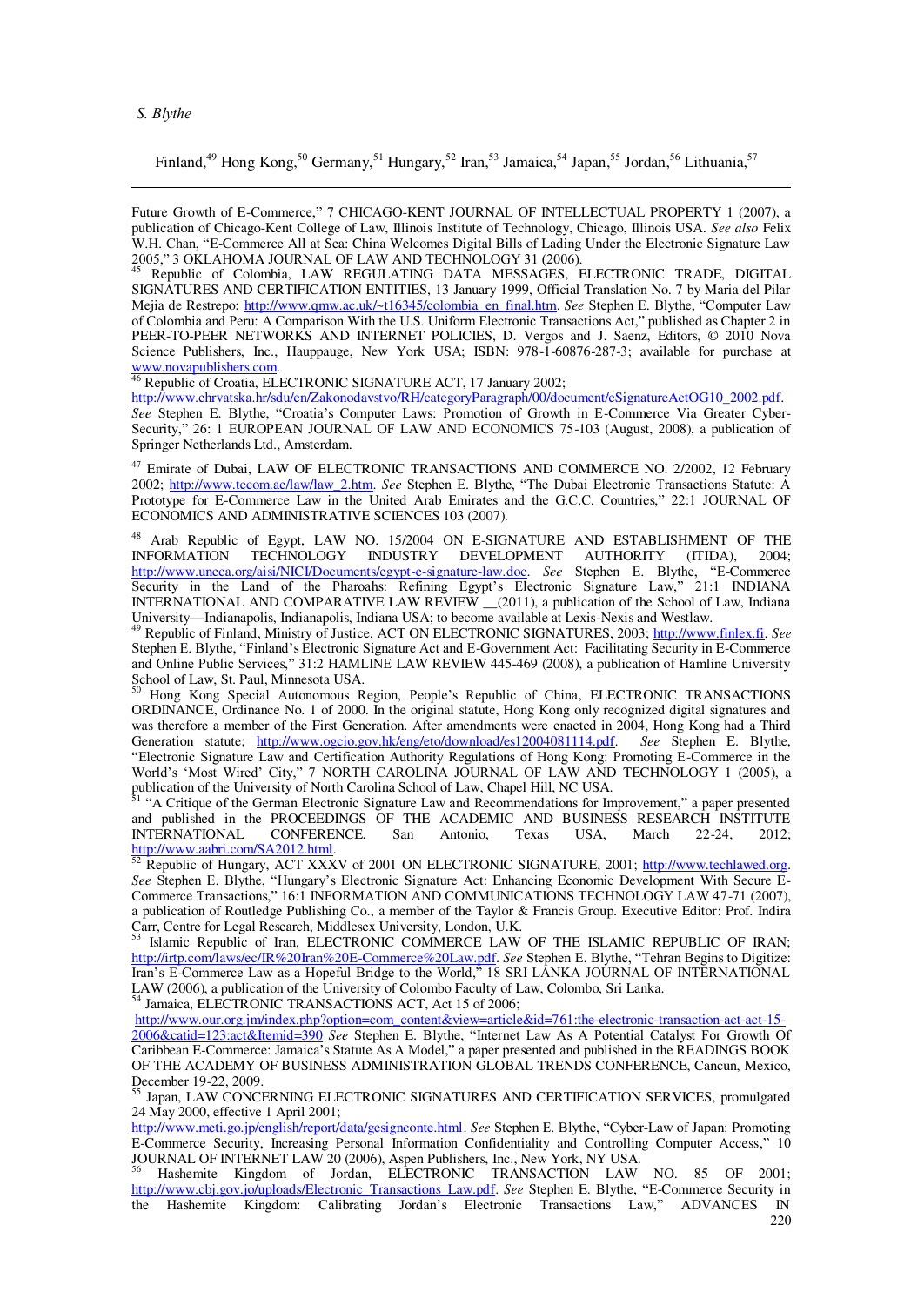Pakistan,<sup>58</sup> Peru,<sup>59</sup> Slovenia,<sup>60</sup> South Korea,<sup>61</sup> Taiwan,<sup>62</sup> Tunisia,<sup>63</sup> Turkey,<sup>64</sup> United Arab Emirates,<sup>65</sup> Vanuatu<sup>66</sup> and in the proposed statute of Uganda.<sup>67</sup> Many other nations have adopted the hybrid

58Islamic Republic of Pakistan, ELECTRONIC TRANSACTIONS ORDINANCE, 2002;

http://unpan1.un.org/groups/public/documents/apcity/unpan010245.pdf. See Stephen E. Blythe, "Pakistan Goes Digital: the Electronic Transactions Ordinance as a Facilitator of Growth for E-commerce," 2:2 JOURNAL OF ISLAMIC STATE PRACTICES IN INTERNATIONAL LAW 5 (2006), a publication of ElectronicPublications.org Ltd., Stockport, U.K. Editors: Prof. Javaid Rehman, School of Law, Brunel University, West London, U.K.; and Dr. Amir Ali Majid, School of Law, London Metropolitan University, London, U.K.; http://electronicpublications.org/catalogue.php?id=46.

<sup>59</sup> Republic of Peru, LAW REGULATING DIGITAL SIGNATURES AND CERTIFICATES, 28 May 2000, translated by National Law Center for Inter-American Free Trade; http://natlaw.com/interam/ar/ec/tn/tnarecl.htm. *See* Stephen E. Blythe, Note 44 supra, second citation.

<sup>60</sup> Republic of Slovenia, Centre for Informatics, ELECTRONIC COMMERCE AND ELECTRONIC SIGNATURE ACT, 2000; http://e-uprava.gov.si/eud/e-uprava/en/ECAS-Act-in-English.pdf. See Stephen E. Blythe, "Slovenia's Electronic Commerce and Electronic Signature Act: Enhancing Economic Growth With Secure Cyber-Transactions, 6: 4 THE I.C.F.A.I. JOURNAL OF CYBER LAW 8-33 (2007), a publication of ICFAI University Press, Institute of Chartered Financial Analysts of India, Hyderabad, India.

<sup>61</sup> Korean Legislation Research Institute, DIGITAL SIGNATURE ACT NO. 5792, *Statutes of the Republic of Korea,*  Vol. 16 (II), pp. 1217-1220 (1999). The statute has been amended two times: (1) Act No. 6360 of 16 January 2001; and (2) Act. No. 6585 of 31 December 2001. *See* Stephen E. Blythe, "The Tiger on the Peninsula is Digitized: Korean E-Commerce Law as a Driving Force in the World's Most Computer-Savvy Nation," 28: 3 HOUSTON JOURNAL OF INTERNATIONAL LAW 573-661 (2006), a publication of the University of Houston Law Center, Houston, Texas USA.

<sup>62</sup> Republic of China, ELECTRONIC SIGNATURES ACT, 2002;

http://law.moj.gov.tw/Eng/Fnews/FnewsContent.asp?msgid=944&msgType=en&keyword. *See* Stephen E. Blythe, "Taiwan's Electronic Signature Act: Facilitating the E-Commerce Boom With Enhanced Security," a paper presented and published in the PROCEEDINGS OF THE SIXTH ANNUAL HAWAII INTERNATIONAL CONFERENCE ON BUSINESS, Honolulu, Hawaii USA, May 25-28, 2006.

63 Republic of Tunisia, ELECTRONIC EXCHANGES AND ELECTRONIC COMMERCE LAW, 9 August 2000; http://www.bakernet.com.org. See Stephen E. Blythe, "Computer Law of Tunisia: Promoting Secure E-Commerce Transactions With Electronic Signatures," 20 ARAB LAW QUARTERLY 317-344 (2006), a publication of Brill Academic Publishers, Leiden, The Netherlands.

<sup>64</sup> Republic of Turkey, ELECTRONIC SIGNATURE LAW, 2004;

http://www.tk.gov.tr/eng/pdf/Electronic\_Signature\_Law.pdf. See Stephen E. Blythe, "Improving Cyber-Security in Turkey Via Refinement of E-Commerce Law," 28:1 INTERNATIONAL JOURNAL OF MANAGEMENT (2011), published in Dorset, England, U.K.; http://www.intjnlmgmt.aol. See also Stephen E. Blythe, "Improving Cyber-Security in the Crossroads of Eurasia: Refining Turkey's E-Commerce Law," PROCEEDINGS OF THE INTERNATIONAL CONFERENCE ON BUSINESS MANAGEMENT, Lahore, Pakistan, 5-6 January 2011; sponsored by: School of Business and Economics, University of Management and Technology, Lahore, Pakistan; Instituteof Administrative Sciences, University of the Punjab; Sukkur Institute of Business Administration; and Association of Management Development Institutions in South Asia; http://www.umt.edu.pk/icobm/. <sup>65</sup> United Arab Emirates, FEDERAL LAW NO. (1) OF 2006 ON ELECTRONIC COMMERCE AND

TRANSACTIONS, 30 January 2006;

 $\overline{a}$ 

http://www.tra.ae/pdf/legal\_references/Electronic%20Transactions%20%20Commerce%20Law\_Final%20for%20Ma y%203%202007.pdf. See Stephen E. Blythe, "Fine-Tuning the E-Commerce Law of the United Arab Emirates: Achieving the Most Secure Cyber Transactions in the Middle East," 1:4 JOURNAL OF INTERNATIONAL BUSINESS AND SOCIAL SCIENCE (2010)," published by the Centre For Promoting Ideas, Dhaka, Bangladesh; http://www.ijbssnet.com/. See also Stephen E. Blythe, "The New Electronic Commerce Law of the United Arab Emirates: A Progressive Paradigm for Other Middle Eastern Nations to Emulate," a paper presented and published in the PROCEEDINGS OF THE ANNUAL INTERNATIONAL CONFERENCE ON GLOBAL BUSINESS, Dubai, United Arab Emirates, May 10-13, 2009.

Republic of Vanuatu, ELECTRONIC TRANSACTIONS ACT (Act. 24 of 2000) ("ETA"); http://www.paclii.org/cgi-paclii/disp.pl/vu/legis/num%5fact/eta2000256.html. The E-commerce law of the Commonwealth of Bermuda was used as a model for this statute. "Vanuatu E-commerce," LOWTAX, p. 1; http://www.lowtax.net/lowtax/html/jvaecom.html. For a discussion of the ETA by the Prime Minister of Vanuatu the person who introduced the bill in Parliament—see Hon. Prime Minister Barak T. Sope Maautamate, MP, Government of the Republic of Vanuatu, "The e-Business Act of 2000, The International Companies (E-Commerce

COMMUNICATIONS AND MEDIA RESEARCH, Vol. 8, Chapter 5, Anthony V. Stavros, Ed., © 2011 Nova Science Publishers, Inc., Hauppauge, New York USA. ISBN: 978-1-61324-794-5; available for purchase at www.novapublishers.com.<br>
<sup>57</sup> Republic 25

Republic of Lithuania, LAW ON ELECTRONIC SIGNATURE, No. VIII-1822 (July 11, 2000), As Amended, No. IX-934 (June 6, 2002); http://www3.lrs.lt/cgibin/preps2?Condition1=204802&Condition2. See Stephen E. Blythe, "Lithuania's Electronic Signature Law: Providing More Security in E-Commerce Transactions," 8 BARRY LAW REVIEW 23 (2007), a publication of Dwayne O. Andreas School of Law, Barry University, Orlando, Florida USA.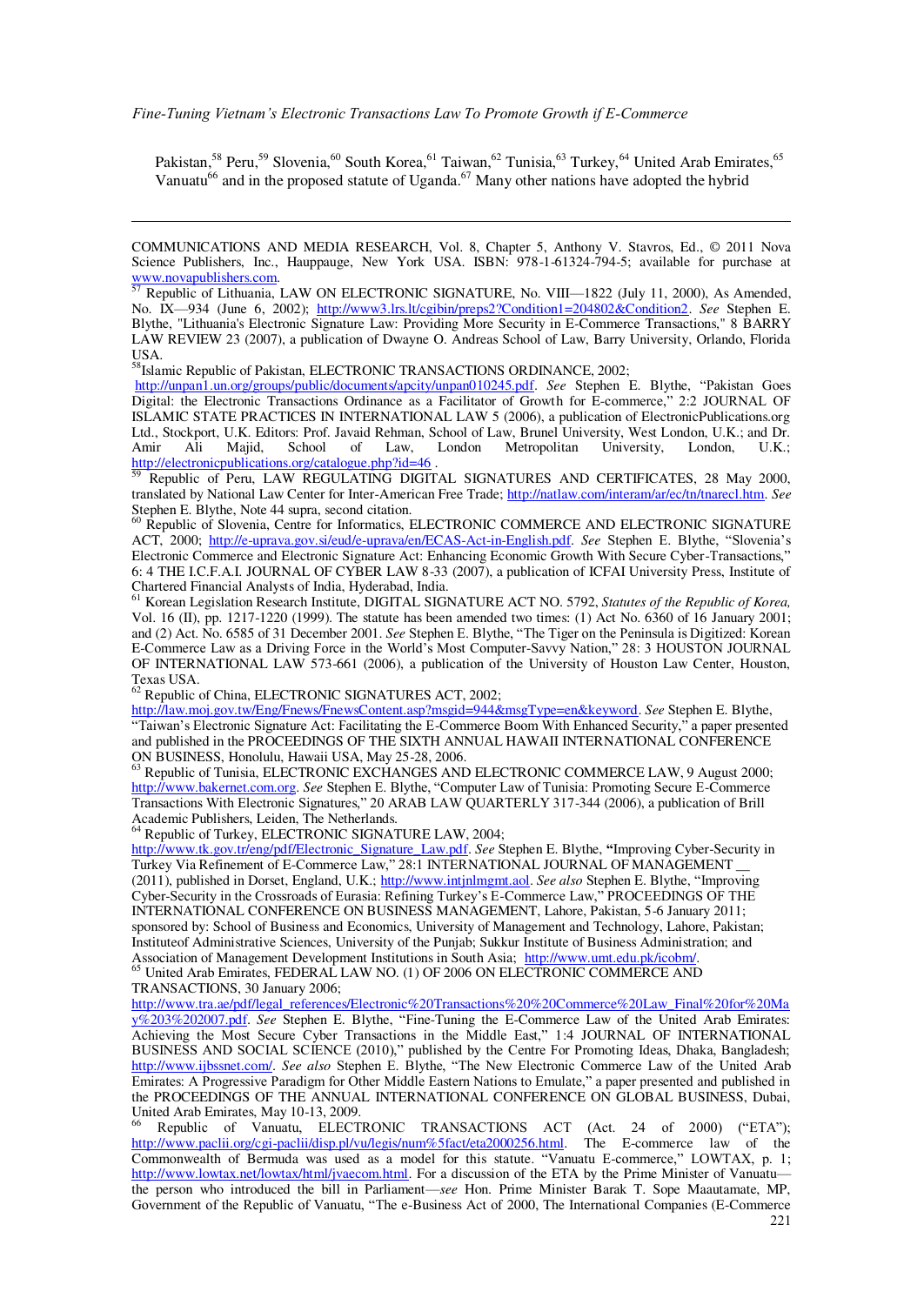approach; Vietnam is one of them.

## **4. Vietnam's Electronic Transactions Law**

Vietnam enacted its Electronic Transactions Law (hereinafter "ETL")<sup>68</sup> in 2005<sup>69</sup> and it became effective on 1 March 2006.<sup>70</sup> The purpose of the ETL is.<sup>71</sup> The ETL contains third-generation E-signature provisions and is technologically neutral.<sup>72</sup> The Ministry of Post and Telematics ("Ministry") is responsible for implementation of the ETL.<sup>73</sup> The ETL is inapplicable to documents pertinent to: real property; wills; marriage and divorce; birth and death; and bills of exchange.<sup>74</sup>

#### **A. Fulfillment of Statutory Requirements**

The legal validity of electronic information cannot be denied merely because of its form;<sup>75</sup> furthermore, electronic information cannot be denied admission into evidence merely because of its form.<sup>76</sup> Information in digital form may be used to satisfy a statutory requirement for the information to be: expressed in a paper document;<sup>77</sup> expressed in the original form;<sup>78</sup> or retained.<sup>79</sup> An E-signature may be used to comply with a statutory requirement for a paper document to be signed, $80$  or to comply with a statutory requirement for a paper document to be stamped with a seal of a "concerned agency or organization."<sup>81</sup>

 $69$  ETL art. 54.

 $72$  ETL art. 5(3).

 $73$  ETL art. 8(2).

 $^{74}$  Id.

 $\overline{a}$ 

 $^{75}$  ETL art. 11.

Amendment) Act of 2000, The Companies (E-Commerce Amendment) Act of 2000: A Plain English Explanation," pp. 3-7;

http://www.vanuatu.gov.vu/government/library/Explanation%20of%20the%20ecommerce%20acts.htm. *See also* Stephen E. Blythe, "South Pacific Computer Law: Promoting E-Commerce in Vanuatu and Fighting Cyber-Crime in  $T$ <sub>Dnea</sub>." 10: 1 JOURNAL OF SOUTH PACIFIC LAW (2006), a publication of the School of Law, University of the South Pacific, Emalus Campus, Port Vila, Republic of Vanuatu.<br>
<sup>67</sup> Republic of Uganda, ELECTRONIC

ELECTRONIC SIGNATURES ACT, Draft, 2004;<br>ectronic%20signatures%20bill%202004.pdf. See "The Proposed http://www.sipilawuganda.com/downloads/electronic%20signatures%20bill%202004.pdf. *See* Computer Laws of Uganda: Moving Toward Secure E-Commerce Transactions and Cyber-Crime Control," Special Edition: Issues in African Business Policies, 11:5 JOURNAL OF MANAGEMENT POLICY AND PRACTICE (ISSN No. 1913-8067), a publication of North American Business Press, Inc., West Palm Beach, Florida USA, 2010; available for purchase at: www.na-businesspress.com. Portions of this article were presented and published in the PROCEEDINGS OF THE TENTH ANNUAL CONFERENCE OF THE INTERNATIONAL ACADEMY OF AFRICAN BUSINESS AND DEVELOPMENT, Kampala, Uganda, May 19-23, 2009.

<sup>&</sup>lt;sup>68</sup> National Assembly of the Socialist Republic of Vietnam, LAW ON E-TRANSACTIONS ("ETL"), 29 November 2005; http://mic.gov.vn/lawfiles/1355073.doc.

 $70$  ETL art. 53.

<sup>&</sup>lt;sup>71</sup> ETL art. 1**.** If any other law is in contravention of this statute, the ETL will be controlling. ETL art. 3.

 $76$  ETL art. 14(1). Factors to be considered in assignment of the weight of the evidence include: the reliability of the manner of its creation, transmission and storage; the measures taken to ensure that the evidence has not been modified since its creation; and the means of identification of its creator. ETL art. 14(2). ETL art. 12. The information must be accessible for subsequent reference. Id.

<sup>&</sup>lt;sup>78</sup> ETL art. 13. The information must not have been modified, other than endorsements ordinarily occurring during transmission and reception; and it must be accessible for subsequent reference. Id.

<sup>79</sup> ETL art. 15. The information must be: accessible for subsequent reference; stored in the original format, or expressed in a format which is a truthful depiction of the contents; and the time and place of transmission and reception must be indicated. Id.

<sup>80</sup> ETL art. 24(1). This is allowed, provided: the subscriber's identity is indicated, as well as his approval of the document's contents; and the method of generation of the E-signature is "sufficiently reliable," given the context in which the document was created and transmitted. Id.

 $81$  ETL art. 24(2). This is allowed if the advanced E-signature of the agency or organization is used, and the Esignature is supported with a CA's certificate. Id.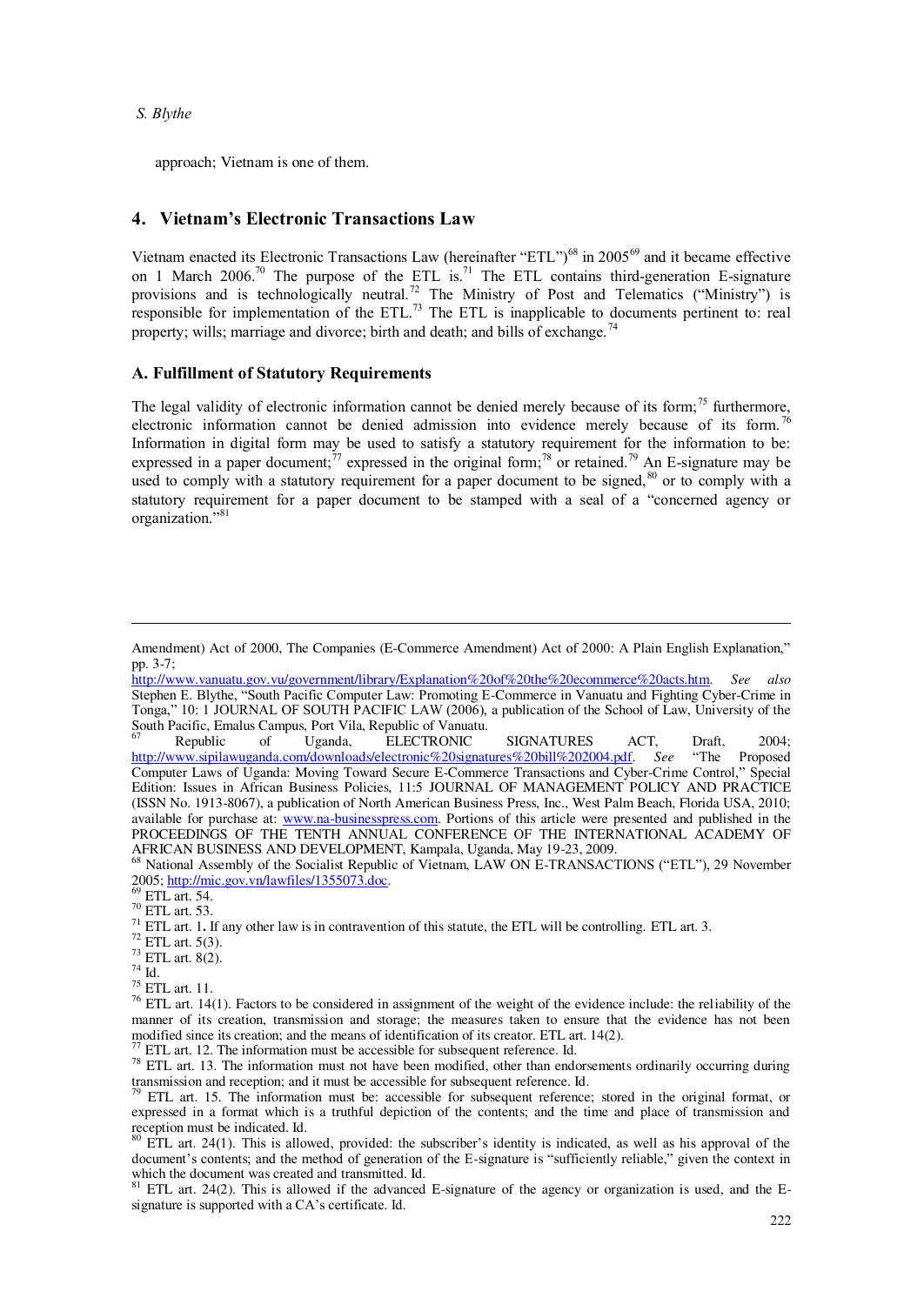## **B. Definitions**

An E-signature consists of "words, letters, numerals, symbols, sounds or other forms," is created using "electronic means" and is "logically attached or associated with a data message and capable of certifying the person who has signed it as well as the approval of such person to the content of the signed data message." $82$  A "secure" E-signature must be supported with a certificate issued by a CA.  $83$ 

#### **C. Certification Authorities**

Vietnam's ETL is the only statute this researcher has found in which a CA is referred to as an "esignature certification service-providing organization.<sup>584</sup> The primary duty of CA's is to issue certificates in support of advanced E-signatures.<sup>85</sup> CA's are categorized as "public" or "specialized."<sup>86</sup> CA's must: provide certification services in compliance with the ETL; use reliable equipment and competent personnel; guarantee the substantive portions of certificates they issue; facilitate ascertainment of origin of E-documents and attached E-signatures by relying third parties and state agencies; maintain an up-todate and accessible registry of certificates; keep all relevant parties informed of the status of issued certificates; give all relevant parties at least ninety days' notice of intention to go out of business; and archive certificates for at least five years after cancellation.<sup>87</sup> The subscriber is responsible for: maintaining security of the private key; promptly informing the CA and relying third parties if the security has been compromised; and ensuring that truthful information is given to the CA and that the information contained in the certificate is accurate.<sup>88</sup> Relying third parties are responsible for: confirmation that the E-signature is reliable before accepting it; ascertainment of the validity of the supporting certificate, if any; and abiding by any limitations expressed in the certificate.<sup>89</sup> Certificates issued by foreign CA's are legally recogized in Vietnam if they have a comparable degree of reliabilty.<sup>90</sup>

## **D. E-Contracts**

The legal validity of a contract cannot be denied merely because it is in electronic form.<sup>91</sup> However, all parties to a contract must have voluntarily agreed to use the electronic form; no one can be compelled to use it against his will.<sup>92</sup> E-contracts are controlled both by the ETL and by the law of contracts.<sup>93</sup> The parties are free to make agreements concerning "technical requirements, certification, and conditions to ensure integrity and confidentiality... $\cdot$ <sup>94</sup>

 $\overline{a}$ 

ETL art.  $35(1)$ .

 $^{94}$  ETL art. 35(3).

 $82$  ETL art. 21(1).

 $83$  ETL art. 22(2). Furthermore, an advanced E-signature: must be generated with signature creation data which are unique to the subscriber, and under his exclusive control at time of execution; and any subsequent modifications to either the E-signature or the attached document must be detectable. ETL art. 22(1).

 $84$  ETL art. 4(13). A CA is defined as "an organization carrying out e-signature certification services in accordance with the provisions of law." Id.

<sup>&</sup>lt;sup>85</sup> A certificate must contain: name and contact information of CA and subscriber; identification number; period of validity; public key; CA's E-signature; limitations on purpose or value of transactions, if any; and limitations on CA's legal liability, if any. ETL art. 29.

<sup>&</sup>lt;sup>86</sup> ETL art. 30. A public CA serves parties engaged in public activities, and a license is not required for them. ETL art. 30(2). On the other hand, a specialized CA serves parties engaged in "specialized activities or domains," and those CA's must hold a license. ETL art.  $30(3)$ .

ETL art. 31(1). The Ministry is authorized to promulgate additional regulations pertinent to  $CA$ 's. ETL art. 32(2).

 $88$  ETL art. 25(2).

<sup>89</sup> ETL art. 26(2).

 $^{90}$  ETL art. 27(1). Factors to be used in determination of reliability include nternational standards; and treaties entered into by Vietnam. Id.

 $91$  ETL art. 34. An E-contract may be consummated either wholly or partially using the electronic form; an offer, acceptance or both may use the electronic form. ETL art. 36. This provision achieves one of the aims recently stated by the United Nations Commission on International Trade Law (UNCITRAL): if a nation's law provides that a contract must be in writing to be enforceable, that law may be satisfied if a contract is in electronic form.

UNCITRAL, United Nations Convention on the Use of Electronic Communications in International Contracts (2005), art. 8(1); http://www.uncitral.org/pdf/english/texts/electcom/06-57452\_Ebook.pdf.

 $^{93}$  ETL art. 35(2).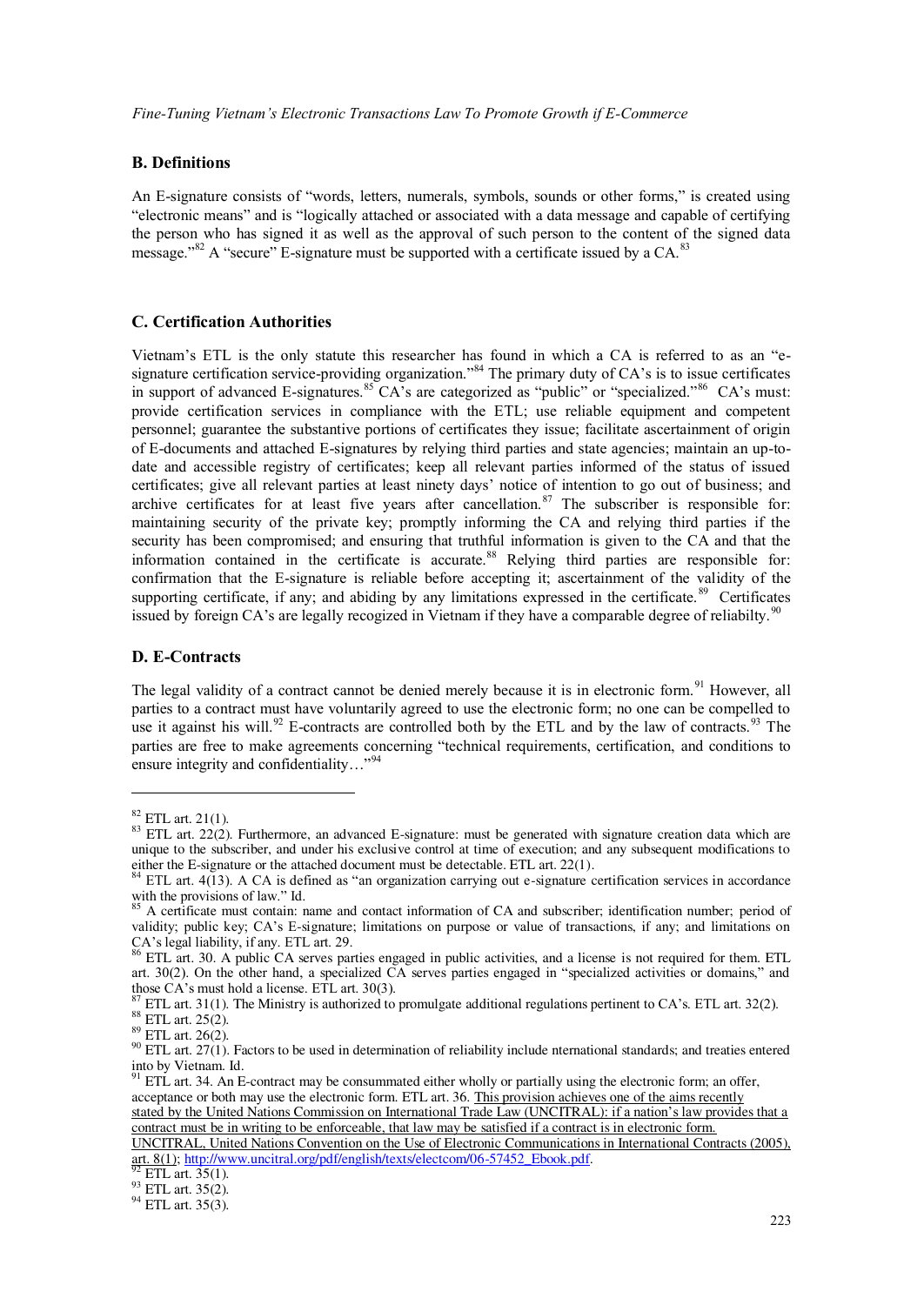The attribution rules refer to the person himself or to an automatically-programmed computer, but do not include the agent of the person.<sup>95</sup> The rules relating to the time of receipt of the message are confusing because, at one point, they do not include the case where the recipient has not designed a computer system;<sup>96</sup> at another point, however, provision is made for both cases (i.e., in which the recipient has/has not designated a specific computer information system for the message to be sent).<sup>97</sup> Ordinary acknowledgement-of-receipt rules are included.<sup>98</sup> The rules relating to place of transmission and reception specify: an organization's place of business which is most related to the transaction in question; or in the case of an individual, his private residence.<sup>99</sup>

As a general rule, it is illegal for a person, agency or organization to violate the ETL; penal or administrative sanctions may be imposed.<sup>100</sup> More specifically, it is illegal to: prevent voluntary selection of the electronic form; interfere with transmission or reception of E-messages, or to modify them without authorization; create or sell software designed to sabotage a computer information system; use an Emessage to commit another unlawful act; or to wrongfully use another's E-signature.<sup>101</sup>

Parties with disputes pertinent to E-contracts are encouraged to use mediation and conciliation instead of the court system, but the court system is available to resolve them if necessary.<sup>102</sup>

#### **E. e-Government**

A state agency may use the electronic form for communication: within itself; between itself and another agency; or between itself and an external private party.<sup>103</sup> State agencies are encouraged to use the electronic form and to prepare a plan for adoption of the electronic form.<sup>104</sup> State agencies are mandated to specify: the format and forms of E-messages to be used; types of E-signatures and certification requirements; and required security  $105$  procedures to be adhered to.<sup>106</sup> If a state agency's computer information system makes an error, the agency is responsible for promptly informing the other party and for correcting it.<sup>107</sup> The other party is also responsible for complying with the ETL and with state agencies' regulations relating to  $E$ -government.<sup>108</sup>

#### **F. Security Obligations of the Parties**

All parties engaged in an E-contract, or engaged in a communique with a state agency, are obligated to: use effective security procedures;<sup>109</sup> ensure that they do not contaminate the integrity of other parties' Edocuments; <sup>110</sup> and maintain confidentiality of other parties' information.<sup>111</sup> Furthermore, an internet service provider ("ISP") has a duty to "prevent and stop the use of their network services for dissemination of data messages which are against the cultural traditions, national ethics, or prejudicial to the national security, public order and safety or violate other provisions of law;"<sup>112</sup> if the ISP fails to promptly remove offensive material after being instructed to do so by "competent state agencies," the ISP will be legally accountable.<sup>113</sup> This is an unfortunate provision because it forces internet service providers to look for and remove offensive materials, and there is a chilling effect on freedom of speech and the

- $106$  ETL art.  $40(6)$ .
- $107$  ETL art. 42.
- $108$  ETL art. 43.
- <sup>109</sup> ETL art. 44. <sup>110</sup> ETL art. 45.
- $111$  ETL art. 46.
- $112$  ETL art. 47(1).

<sup>95</sup> ETL art. 16.

<sup>96</sup> ETL art. 18(2)(a).

 $97$  ETL art. 19(1).  $98$  ETL art. 18(2)(c)-(e).

<sup>99</sup> ETL art. 19(2).

 $100$  ETL art. 50. No penalties are specified for these offenses; this is a weakness of the statute. <sup>101</sup> ETL art. 9. No penalties are specified for these offenses; this is a weakness of the statute.

<sup>102</sup> ETL art. 52.

<sup>103</sup> ETL art. 39.

 $104$  ETL art. 40(3)-(4).

<sup>105</sup> State agencies must be able to provide a high degree of security of their E-messages. ETL art. 41.

 $113$  ETL art. 47(2).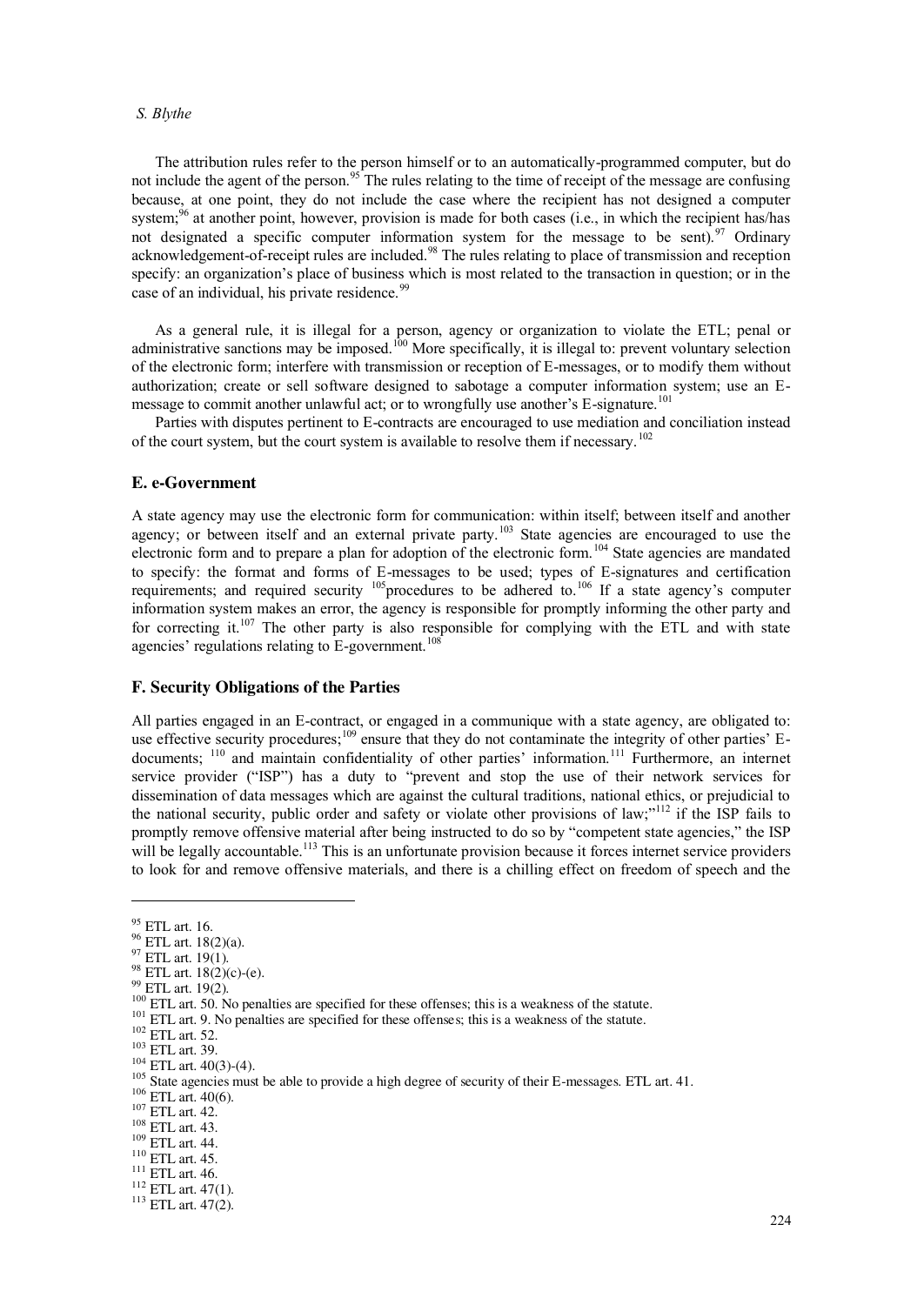freedom of the internet. These same "competent state agencies" may require a party to store an Edocument the agency is scrutinizing, or to provide a passport or access to a computer system they are inspecting.<sup>114</sup> Those agencies have an unfettered right to search and seize computer systems and Edocuments of private parties;<sup>115</sup> this is egregious and further chills freedom of speech and freedom of the internet.

## **G. Evaluation of the ETL**

The Electronic Transactions Law ("ETL") contains the following noteworthy provisions: third-generation E-signature rules which allow recognition of all types of E-signatures, while encouraging the use of the digital signature because of its advantages; use of an E-signature to comply with a statutory requirement for affixation of a organizational seal on a paper document, thereby sidestepping this antiquated contractual requirement emanating from the Middle Ages; preeminence of the ETL over other laws relating to E-transactions (e.g., contract law) if there is a disagreement between the two, which attaches more significance to this statute and provides for resolution of a potential conflict of laws; distinction between public and specialized CA's, allowing specialists to handle more complex transactions relating to specific categories; specification of relying third parties' responsibilities, thereby placing parameters on the responsibilities of CA's and subscribers; the freedom of parties to an E-contract to make an agreement regarding technical and certification requirements, resulting in the parties being allowed to tailor a contract to fit their specific technical and certification needs; defining an E-contract as either wholly or partially in electronic form, thereby defining E-contracts broadly in order to extend the scope of this statute and its attendant advantages; and responsibilities of parties to E-government transactions, providing notice to users of E-government services of their responsibilities. The ETL's most glaring defect is the unfettered power given to government agencies to police the internet and E-messages, and the onus placed on an ISP to police the content of material that it disseminates; these are not surprising developments given the authoritarian government of Vietnam. Other weaknesses include: absence of a comprehensive list of computer crimes and penalties, increasing the likelihood that the statute will not be enforced; attribution rules fail to include an agent of a sender, an essential item given the fact that persons often employ agents to conduct their business; confusion regarding assumed time of receipt of an Emessage, an important factor whenever time is of the essence; and, despite encouraging the use of conciliation in dispute resolution, failing to mention the specific conciliatory methods to be used. Some of these deficiencies would be addressed by adopting the amended recommendations for change, covered next.

## **5.** Recommendations for Improvement of Vietnam's Cyber law

## **This section needs a short introduction. Describe the current status of cyberlaw and why it necessitates the following recommendations!**

Vietnam has chosen to name its cyber statute "Electronic Transactions Law." In other words, the statute's professed scope is law pertaining to all aspects of online consummation of all transactions, including business transactions. In order to consummate online transactions most effectively and efficiently, it is necessary to make several additions to the existing law, as follows:

## **A. Add: Consumer Protections in E-Commerce Contracts**

Consumer protections for those entering E-commerce contracts have been overlooked. As a model, Vietnam can look to the European Union's Directive on Consumer Rights.<sup>116</sup> Chapter I of the Directive

<sup>114</sup> ETL art. 48.

 $115$  ETL art. 49.

<sup>&</sup>lt;sup>116</sup> DIRECTIVE 2011/83/EC of the European Parliament and of the Council of 25 October 2011 on consumer rights, amending Council Directive 93/13/EEC and Directive 1999/44/EC of the European Parliament and of the Council and repealing Council Directive 85/577/EEC and Directive 97/7/EC of the European Parliament and of the Council Text with EEA relevance;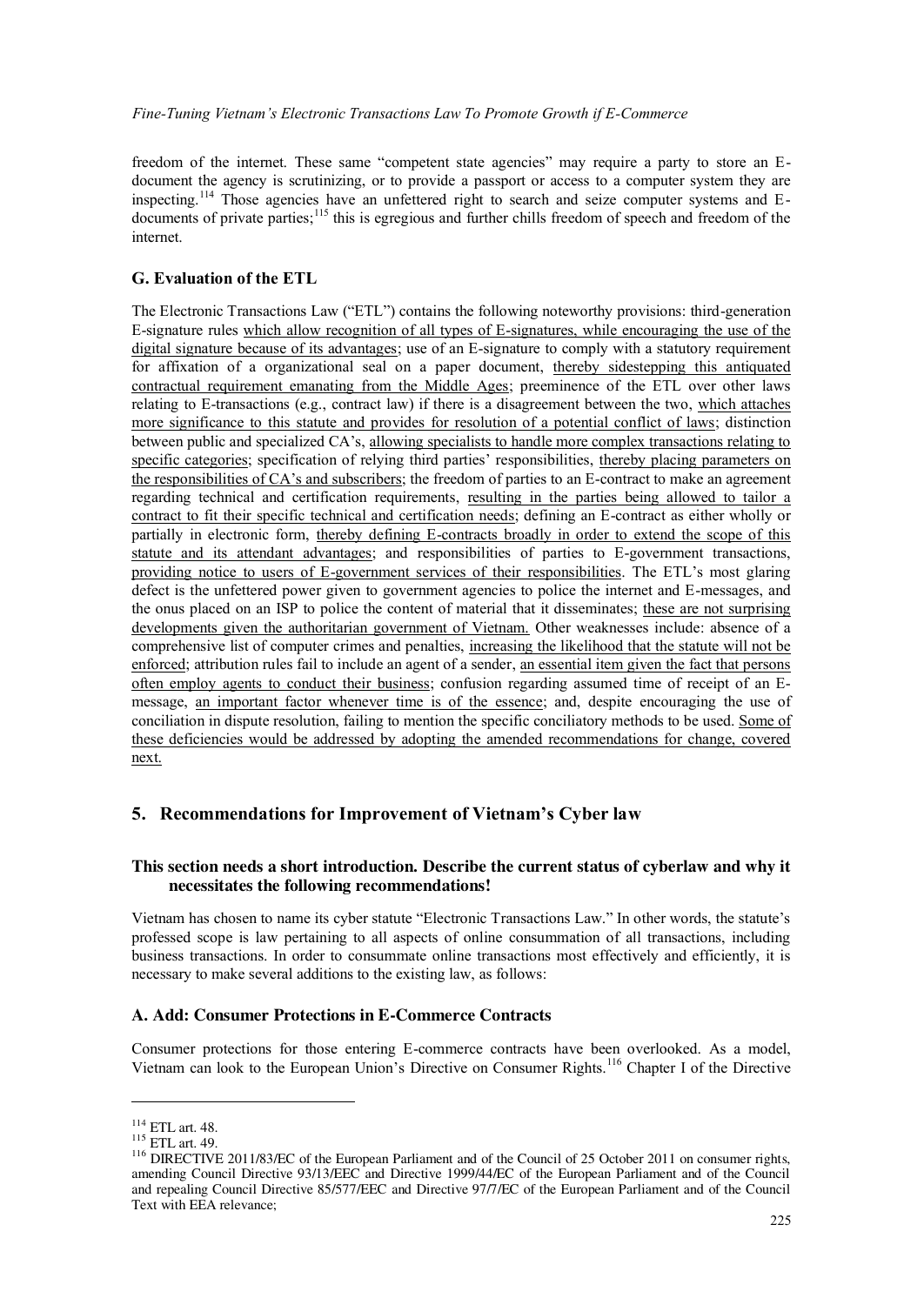contains common definitions, such as "consumer" and "trader"; it also provides that the Directive's rules are applicable to all Member States, except in a few specified cases. Chapter II contains types of information required to be provided to consumers by all traders; Member States may impose more onerous information requirements. Chapter III contains information required to be given to consumers by E-commerce traders; it also regulates an E-commerce consumer's right of withdrawal (length of the withdrawal, procedure and effects of the withdrawal) and includes a standard withdrawal form. Chapter IV contains rules pertaining to delivery and passing of risk in contracts for the sale of goods; it also contains rules regarding costs for use of debit or credit cards, rules on telephone hotlines operated by traders, rules concerning additional payments, and rules on the use of pre-ticked boxes. Chapter V contains general enforcement provisions and a mandate that the Member States must implement the Directive by 13 June 2014.<sup>117</sup>

# **B. Add: Several New Computer Crimes**

The following computer crimes should be recognized: (a) Unauthorized Access to Computer Material; (b) Unauthorized Tampering with Computer Information; (c) Unauthorized Use of a Computer Service; (d) Unauthorized Interference in the Operation of a Computer; and (e) Unauthorized Dissemination of Computer Access Codes or Passwords. The Singapore Computer Misuse Act is one of the most comprehensive computer crime statutues and can be used as a model.<sup>118</sup>

# **C. Add: Information Technology Courts**

Because of the specialized knowledge often required in the adjudication of E-commerce disputes, Information Technology Courts similar to those used in Nepal should be established as courts-of-firstinstance for them. Nepalese I.T. Courts use tribunals comprised of three experts. The chairperson is an attorney versed in E-commerce law, and the other two members are an I.T. expert and a business management expert. The attorney is required to hold a law degree and be a member of the bar with relevant legal experience; the I.T. person is required to hold a graduate degree in an I.T.-related field and have experience in that field; and the business management expert is required to hold a graduate degree in business administration and have managerial experience.<sup>119</sup>

## **D. Add: Mandatory E-Government**

In order to reduce cost and to make governmental functions more convenient for citizens, E-government needs to be emphasized and mandated. By established deadlines, governmental departments should begin to convert to provision of online services if possible. Estonia has one of the world's best models of Egovernment. The country has established a national E-government portal. Government departments use online procurement. Many online services are provided to Estonians, including: filing of court documents; business registration; land registration; notary; administration of the the national I.D. card; and appointments with public officials.<sup>120</sup>

# **E. Add: Explicit Long-Arm Jurisdiction**

 $\overline{a}$ 

Because so many of the E-transactions will occur between Vietnam residents and foreign parties, it would be prudent for Vietnam to formally state its claim of "long arm" jurisdiction against any party who is a

http://eur-lex.europa.eu/LexUriServ/LexUriServ.do?uri=OJ:L:2011:304:0064:01:EN:HTML.

 $117$  European Commission, Justice, Consumer and Marketing Law, "The Directive on Consumer Rights," 16 July 2013; http://ec.europa.eu/justice/consumer-marketing/rights-contracts/directive/index\_en.htm.

<sup>&</sup>lt;sup>118</sup> Republic of Singapore, COMPUTER MISUSE ACT (Cap. 50A), 30 August 1993, available at http://agcvldb4.agc.gov.sg/non\_version/cgi-bin/cgi\_gettopo.pl?actno=1998-REVED-50A. *See* Stephen E. Blythe, Note 35 supra.

<sup>&</sup>lt;sup>119</sup> Kingdom of Nepal, ELECTRONIC TRANSACTIONS ORDINANCE NO. 32 OF THE YEAR 2061 B.S. (2005 A.D.), s 60-71. An official English version was released by the Nepal Ministry of Law, Justice and Parliamentary Affairs and was published in the *Nepal Gazette* on 18 March 2005; http://www.hlcit.gov.np/pdf/englishcyberlaw.pdf. *See* Stephen E. Blythe, Note 27 supra.

<sup>&</sup>lt;sup>120</sup> Estonia, Centre of Registries and Information Systems, "E-governance in Estonia," http://www.egovestonia.eu/ .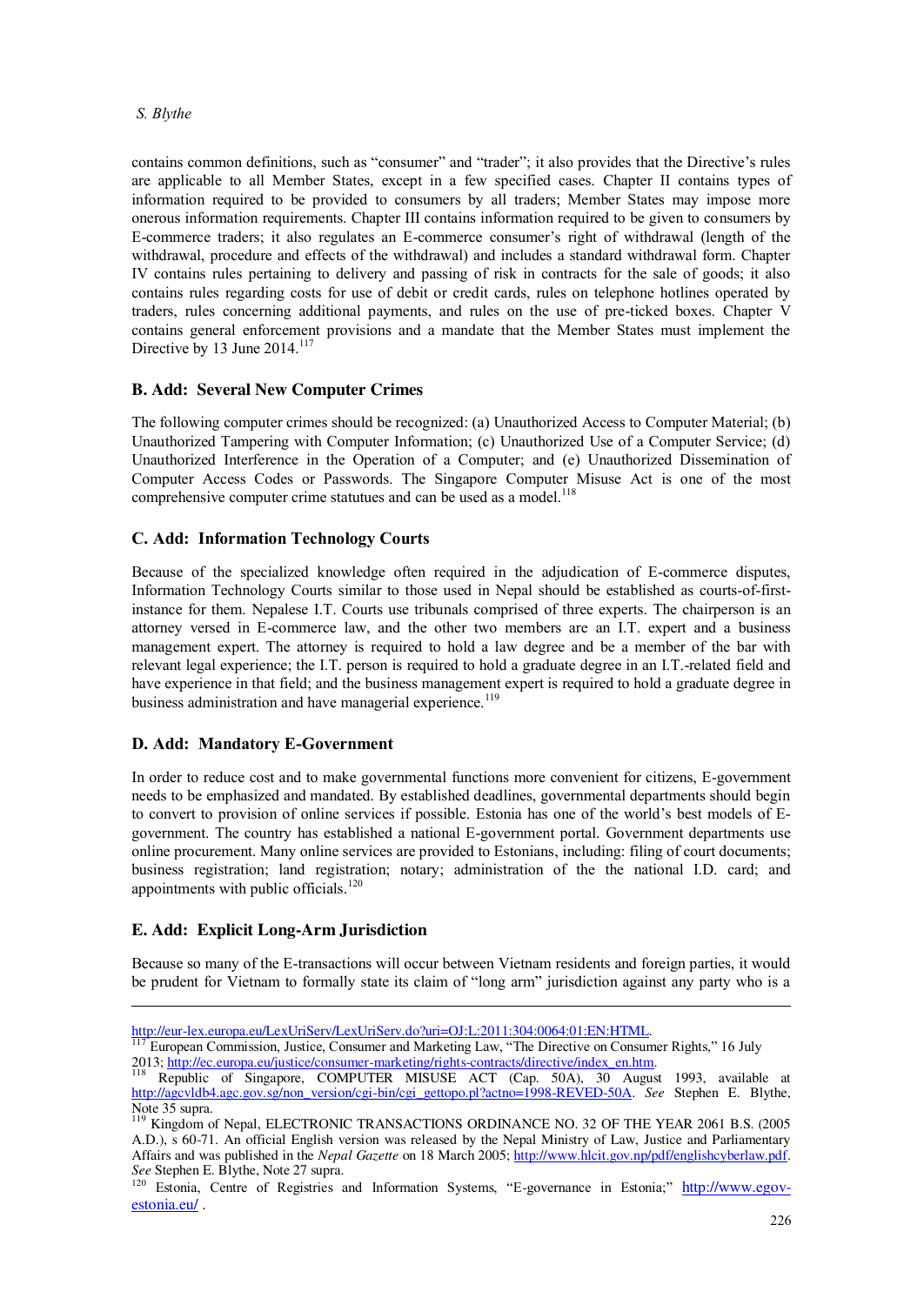#### *Fine-Tuning Vietnam's Electronic Transactions Law To Promote Growth if E-Commerce*

resident or citizen of a foreign country, so long as that party has established "minimum contacts" with Vietnam.<sup>121</sup> Minimum contacts will exist, for example, if a cyber-seller outside of Vietnam makes a sale to a party living within Vietnam. In that situation, the E-contract rules of the ETL should be applicable to the foreign person or entity outside of Vietnam because that person or firm has had an effect upon Vietnam through the transmission of an electronic message that was received in Vietnam. The foreign party should not be allowed to evade the jurisdiction of the Vietnamese courts merely because they are not physically present in the country. After all, E-commerce is an inherently international phenomenon.

Vietnam should make treaties with other nations that account for most of its foreign E-commerce; the purpose of the treaties would be to establish reciprocal recognition of jurisdiction over E-commerce parties, and the enforcement of judgments in E-commerce lawsuits.<sup>122</sup> Also, Vietnam should become a member of the International Consumer Protection and Enforcement Network, an organization which identifies and promotes measures for effective consumer protection enforcement.<sup>123</sup> These actions should stimulate the growth of Vietnamese E-commerce because all parties will have a better means of dispute resolution.

#### **F. Add: Recognition of Legal Validity of Electronic Wills**

Vietnam should work toward minimization, if not elimination, of the ETL's exclusions from coverage. The country should begin this task by recognizing the legal validity of electronic wills. Presently, a will must be in paper form with a handwritten signature to be enforceable. This exclusion should be eliminated; electronically-signed wills should be recognized.<sup>124</sup>

#### **6. Summary and Conclusions**

 $\overline{a}$ 

Since 1995, there have been three generations of E-signature law: the first mandated use of the digital signature, the second recognized the legal validity of all types of E-signatures, and the third recognizes all types of E-signatures, but gives preferred status to the digital signature.

The Electronic Transactions Law ("ETL") includes a third-generation E-signature law and has the following noteworthy provisions: recognition that an E-signature may be used to comply with a statutory requirement for a paper document to be stamped with the seal of a "concerned agency or organization;" a dichotomy of CA's as either "public" or "specialized;" a relatively greater amount of responsibility placed on relying third parties to confirm the reliability of an E-signature before accepting it; recognition that an E-contract is governed not only by the ETL, but also by the general contract law; freedom of the parties to an E-contract to make agreements regarding technical requirements, confidentiality, certification and integrity; recognition that a contract may be consummated either fully, or partially, in electronic form; encouragement of use of mediation in dispute resolution of E-contracts; and, if a government department's computer system makes an error in a transaction or communiqué with a citizen, that department is responsible for informing the citizen and correcting the error. Unfortunately, the ETL has at least two weaknesses: several exclusions from coverage; and an egregious mandate for an internet service provider to police the internet and to remove any material which is contrary to national security, public order and safety, cultural traditions and national ethics. Undoubtedly, the latter item has a chilling effect on freedom of speech via the internet.

The following provisions are recommended to be added: (1) consumer protections for E-commerce participants; (2) several new computer crimes; (3) information technology courts; (4) mandatory Egovernment; (5) explicit long-arm jurisdiction; and (6) recognition of legal validity of electronic wills.

E-commerce parties, and its statute may be used as a model. *See* Stephen E. Blythe, Note 66 supra, final citation.

 $121$  The Republic of Tonga is an example of a nation that has claimed long-arm jurisdiction over

<sup>&</sup>lt;sup>122</sup> U.S. Department of State, Bureau of Consular Affairs, "Enforcement of Judgments," 2013; http://travel.state.gov/law/judicial/judicial 691.html.

<sup>&</sup>lt;sup>123</sup> "Member Countries," International Consumer Protection and Enforcement Network, 2013; http://www.econsumer.gov/english/members/overview.shtm.

The aversion to electronic wills is beginning to dissipate. In 2005, the U.S. State of Tennessee became the first American jurisdiction to recognize the legal validity of a will that is executed with an electronic signature. *See* Chad Michael Ross, Comment, "Probate—Taylor v. Holt—The Tennessee Court of Appeals Allows a Computer Generated Signature to Validate a Testamentary Will," 35 UNIVERSITY OF MEMPHIS LAW REVIEW 603 (2005).